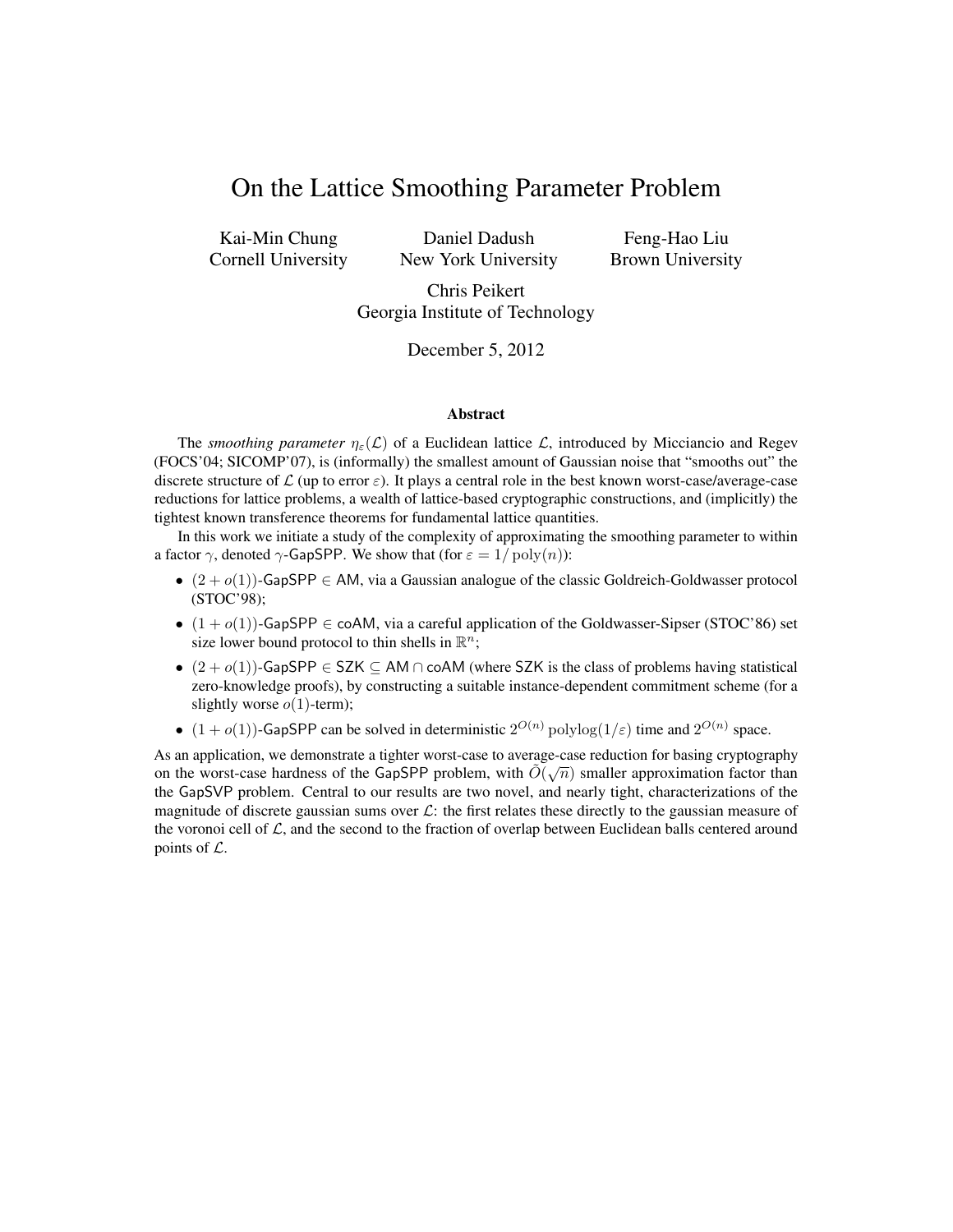# 1 Introduction

A (full-rank) *n*-dimensional lattice  $\mathcal{L} = \mathcal{L}(B) = \{\sum_{i=1}^{n} c_i \mathbf{b}_i : c_i \in \mathbb{Z}\}\$ is the set of all integer linear combinations of a set  $B = \{b_1, \ldots, b_n\} \subset \mathbb{R}^n$  of linearly independent vectors, called a basis of the lattice. It may also be seen as a discrete additive subgroup of  $\mathbb{R}^n$ . Lattices have been studied in mathematics for hundreds of years, and more recently have been at the center of many important developments in computer science, such as the LLL algorithm [\[LLL82\]](#page-25-0) and its applications to cryptanalysis [\[Cop97\]](#page-24-0) and error-correcting codes [\[CH11\]](#page-24-1), and lattice-based cryptography [\[Ajt96\]](#page-23-0) (including the first fully homomorphic encryption scheme [\[Gen09\]](#page-24-2)).

Much recent progress in the computational study of lattices, especially in the realms of worst-case/averagecase reductions and cryptography (as initiated by Ajtai [\[Ajt96\]](#page-23-0)), has been made possible by the machinery of Gaussian measures and harmonic analysis. These tools were first employed for such purposes by Regev [\[Reg03\]](#page-25-1) and Micciancio and Regev [\[MR04\]](#page-25-2) (see also, e.g., [\[AR04,](#page-24-3) [Reg05,](#page-25-3) [Pei07,](#page-25-4) [GPV08,](#page-25-5) [Gen10,](#page-24-4) [Pei10\]](#page-25-6)), following their development by Banaszczyk [\[Ban93,](#page-24-5) [Ban95,](#page-24-6) [Ban96\]](#page-24-7) to prove asymptotically tight (or nearly tight) transference theorems.

In particular, the notion from [\[MR04\]](#page-25-2) of the *smoothing parameter*  $\eta_{\varepsilon}(\mathcal{L})$  of a lattice  $\mathcal L$  plays a central role (sometimes implicitly) the above-cited works, and so it is a key concept in the study of lattices from several perspectives. Informally,  $\eta_{\varepsilon}(\mathcal{L})$  is the smallest amount s of Gaussian noise that completely "smooths" out" the discrete structure of L, up to statistical error  $\varepsilon$ . Formally, it is the smallest  $s > 0$  such that the total Gaussian mass  $\rho_{1/s}(w) := \exp(-\pi s^2 ||w||^2)$ , summed over all nonzero *dual* lattice vectors  $w \in \mathcal{L}^* \setminus \{0\}$ , is at most  $\varepsilon$ .<sup>[1](#page-1-0)</sup> This condition is equivalent to the following "smoothing" condition: the distribution of a continuous Gaussian of width s, reduced modulo L, has point-wise probability density within a  $(1 \pm \varepsilon)$  factor of that of the uniform distribution over  $\mathbb{R}^n/\mathcal{L}$ .

Given the smoothing parameter's central role in many mathematical and computational aspects of lattices, we believe it to be of comparable importance to other fundamental and well-studied geometric lattice quantities like the minimum distance, successive minima, covering radius, etc. While the smoothing parameter can be estimated by relating it to these other quantities [\[MR04,](#page-25-2) [Pei07,](#page-25-4) [GPV08\]](#page-25-5), the bounds are quite coarse, typically yielding only  $\tilde{\Omega}(\sqrt{n})$ -factor approximations.

We therefore initiate a study of the complexity of computing the smoothing parameter, with a focus on approximations. More formally, for an approximation factor  $\gamma \geq 1$  and some  $0 < \varepsilon < 1$  (which may both be functions of the lattice dimension *n*), we define  $\gamma$ -GapSPP<sub> $_{\varepsilon}$ </sub> to be the promise problem in which YES instances are lattices L for which  $\eta_{\varepsilon}(\mathcal{L}) \leq 1$ , and NO instances are those for which  $\eta_{\varepsilon}(\mathcal{L}) > \gamma$ .

**The dependence on**  $\varepsilon$ **.** To understand the nature of GapSPP, it is important to notice that the value of  $\varepsilon$ has a large impact on the complexity of the problem. In particular, by known relations between the smoothing parameter and the shortest nonzero dual vector (see [\[MR04\]](#page-25-2)), we have that

$$
\sqrt{\log(1/\varepsilon)/\pi}/\lambda_1(\mathcal{L}^*) \leq \eta_{\varepsilon}(\mathcal{L}) \leq \sqrt{n}/\lambda_1(\mathcal{L}^*),
$$

and hence for exponentially small error  $\varepsilon = 2^{-\Omega(n)}$  the quantities  $\eta_{\varepsilon}(\mathcal{L})$  and  $\sqrt{n}/\lambda_1(\mathcal{L}^*)$  are within a constant factor of each other. Therefore, the (decision) Shortest Vector Problem γ-GapSVP is equivalent to  $\gamma$ -GapSPP<sub>2−Ω(n)</sub>, up to a constant factor loss in the approximation. However, most uses of the smoothing parameter in the literature (e.g., worst-case to average-case reductions and transference theorems) work with either inverse polynomial  $\varepsilon = n^{-O(1)}$  or "just barely" negligible  $\varepsilon = n^{-\omega(1)}$  (e.g.,  $\varepsilon = n^{-\log n}$ ). For such

<span id="page-1-0"></span><sup>&</sup>lt;sup>1</sup>The dual lattice  $\mathcal{L}^*$  of  $\mathcal{L}$  is the set of all  $y \in \mathbb{R}^n$  for which  $\langle x, y \rangle \in \mathbb{Z}$  for every  $x \in \mathcal{L}$ .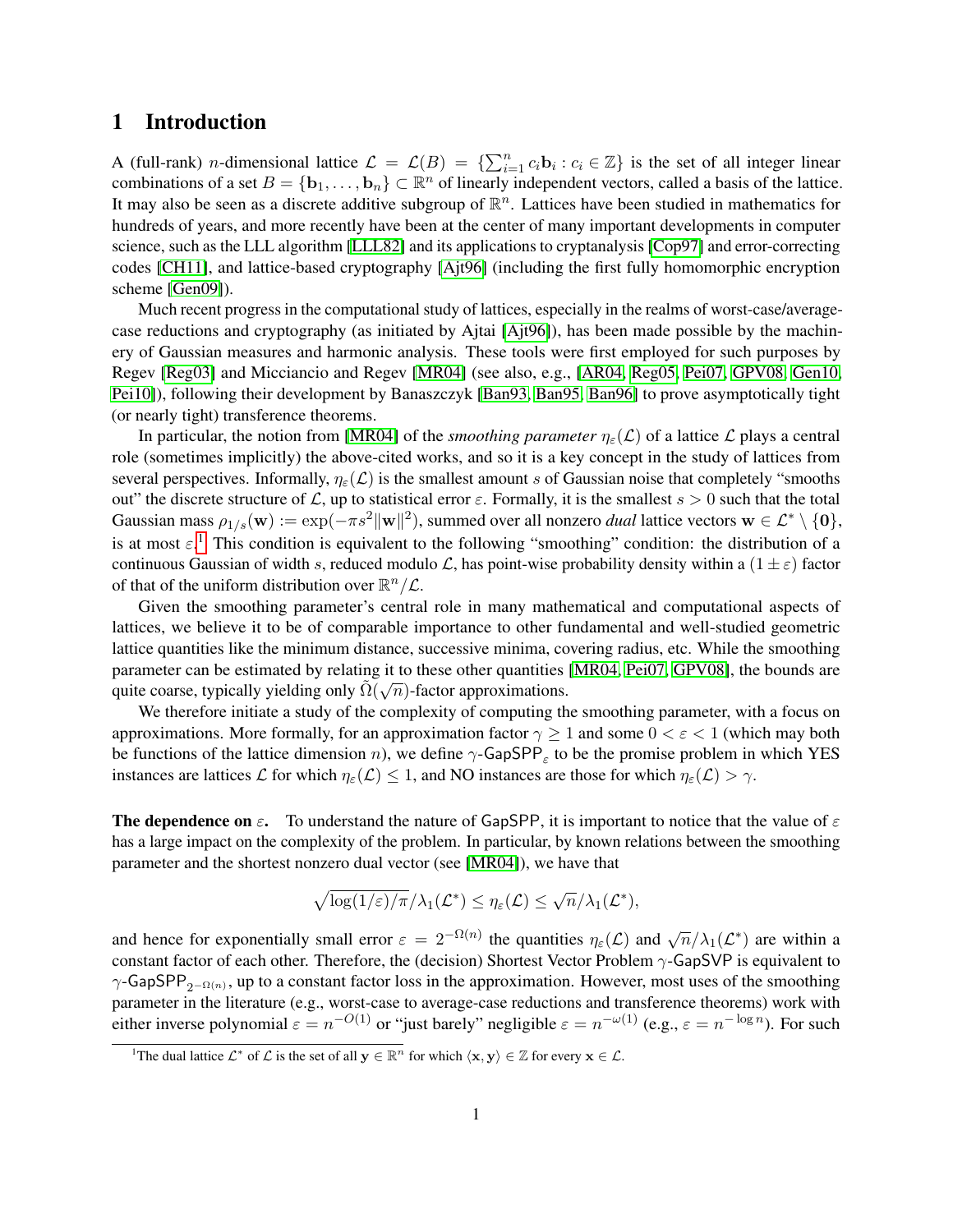values of  $\varepsilon$ , the loss in approximation factor between GapSPP and GapSVP or other standard lattice problems can be as large as  $\tilde{\Omega}(\sqrt{n})$ , and as we will see, in this regime GapSPP behaves qualitatively differently from these other problems.

#### 1.1 Results and Techniques

In this work, we prove several (possibly surprising) upper bounds on the complexity of  $\gamma$ -GapSPP<sub> $_{\varepsilon}$ </sub>. Unless otherwise specified, the stated results hold for the setting  $\varepsilon = n^{-O(1)}$ . (We obtain results for smaller  $\varepsilon$  as well, but with slowly degrading approximation factors.) Similar results hold for a generalization of GapSPP which uses different values of  $\varepsilon$  for YES and NO instances (see Definition [2.3](#page-6-0) and Corollary [2.5](#page-7-0) for further details).

At a high level, we obtain several of our main results by noticing that the classic Goldreich-Goldwasser protocol [\[GG98\]](#page-24-8), which was originally designed for approximating (the complement of) the GapSVP problem, can in fact be seen as more directly and tightly approximating the smoothing parameter (of the dual lattice). When viewed from this perspective, we show that slight variants of the GG protocol obtain an  $2 + o(1)$ approximation for GapSPP, improving on the approximation for GapSVP by a  $O(\sqrt{n})$  factor. Furthermore, using the known relations between GapSVP and GapSPP, one recover the original approximation factor for GapSVP. To obtain these tight approximation factors, as part of the main technical contributions of this paper, we develop two novel and nearly tight (up to a  $2 + o(1)$  factor) geometric characterizations of the smoothing parameter  $\eta_{\varepsilon}(\mathcal{L})$  that elucidate the geometric content of the parameter  $\varepsilon$ .

Arthur-Merlin Protocols. We show that  $(2 + o(1))$ -GapSPP  $\in$  AM  $\cap$  coAM, and moreover, that  $(1 + o(1))$ -GapSPP  $\in$  coAM. That is, we give constant-round interactive proof systems which allow an unbounded prover to convince a randomized polynomial-time verifier that the smoothing parameter is "small," and that it is "large." In contrast with these positive results, we note that since the smoothing parameter is effectively determined by a sum over exponentially many lattice points, it is unclear whether  $\gamma$ -GapSPP is in NP or coNP for  $\gamma = o(\sqrt{n})$ . (For  $\gamma = \Omega(\sqrt{n})$ , known connections to other lattice quantities imply that  $\gamma$ -GapSPP<sub>ε</sub>  $\in$  NP  $\cap$  coNP.)

One important consequence of  $(2 + o(1))$ -GapSPP  $\in$  AM  $\cap$  coAM is that the problem is not NP-hard (under Karp reductions, or "smart" Cook reductions [\[GS88\]](#page-25-7)), unless coNP  $\subset$  AM [\[BHZ87\]](#page-24-9) and the polynomial-time hierarchy collapses. Our result should also be contrasted with analogous results for approximating the Shortest and Closest Vector Problems, which are only known to be in NP ∩ coAM for factors  $\gamma \ge c\sqrt{n/\log n}$  [\[GG98\]](#page-24-8), and in NP ∩ coNP for factors  $\gamma \ge c\sqrt{n}$  [\[AR04\]](#page-24-3), as well as the results for approximating the Covering Radius Problem, whose 2-approximation is in AM but is in coAM only for For approximating the Covering Kaditis 1 robient, whose 2-approximating the Covering Kaditis 1 robient, whose 2-approximating

To prove that  $(2 + o(1))$ -GapSPP  $\in$  AM, we use a Gaussian analogue of the Goldreich-Goldwasser protocol on the dual lattice  $\mathcal{L}^*$ , where the verifier samples from a Gaussian instead of a ball. (Interestingly, this leads to imperfect completeness, which turns out to be important for the tightness of the analysis.) More precisely, the verifier samples  $x \in \mathbb{R}^n$  from a Gaussian, reduces x modulo (a basis of) the lattice  $\mathcal{L}^*$ , and sends the result to the prover. The prover's task is to guess x, and the verifier accepts or rejects accordingly. To prove that the protocol is complete and sound, we crucially rely on the following novel characterization of the smoothing parameter:

**Voronoi Cell Characterization.** For any  $\varepsilon \in (0, 1)$ , a scaling of the Voronoi cell<sup>[2](#page-2-0)</sup>  $\mathcal{V}(\mathcal{L}^*)$  by a factor  $2\eta_{\varepsilon}(\mathcal{L})$  has Gaussian measure at least  $1 - \varepsilon$ , and an  $\eta_{\varepsilon}(\mathcal{L})$ -scaling has Gaussian measure at most  $1/(1+\varepsilon).$ 

<span id="page-2-0"></span><sup>&</sup>lt;sup>2</sup>The Voronoi cell  $\mathcal{V}(\mathcal{L}^*)$  is the set of points in  $\mathbb{R}^n$  that are closer to 0 than any other lattice point of  $\mathcal{L}^*$ , under  $\ell_2$  norm.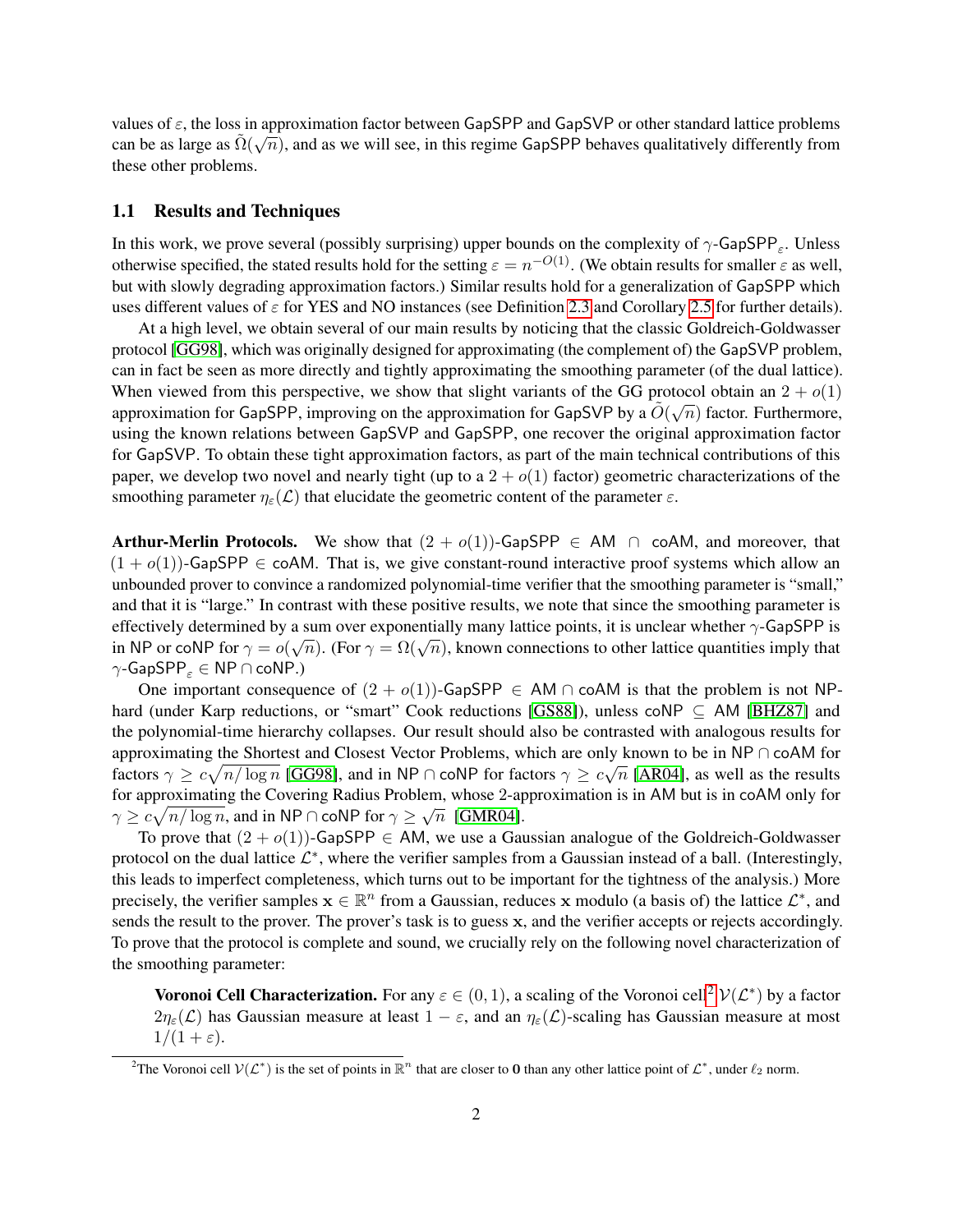With this tool in hand, the analysis of the protocol is very simple. By the maximum likelihood principle, the optimal prover guesses correctly if and only if the verifier's original sample lands inside the Voronoi cell, and hence the verifier's acceptance probability is exactly the Gaussian measure of  $\mathcal{V}(\mathcal{L}^*)$ . See Section [3](#page-7-1) for further details.

For proving  $(1 + o(1))$ -GapSPP  $\in$  coAM, we rely on the classic set-size lower bound protocol of Goldwasser and Sipser [\[GS86\]](#page-25-8). In order to prove that the discrete Gaussian mass on  $\mathcal{L}^* \setminus \{0\}$  is large, we apply the protocol to thin shells in  $\mathbb{R}^n$ , and rely on a discrete Gaussian concentration inequality of Banaszczyk [\[Ban93\]](#page-24-5). See Section [6](#page-20-0) for an overview and full details.

**Statistical Zero Knowledge Protocol.** We prove that  $(2 + o(1))$ -GapSPP  $\in$  SZK, the class of problems having statistical zero-knowledge proofs. We note that this result does not subsume the inclusion in AM  $\cap$ coAM described above (as one might suspect, given that  $SZK \subseteq AM \cap coAM$ ), due to a slightly worse dependence  $\varepsilon$  in the  $o(1)$  term. To prove the theorem, we construct a new instance-dependent commitment scheme<sup>[3](#page-3-0)</sup> based on GapSPP, which is sufficiently binding (for an honest committer) and hiding (to a dishonest receiver). Constructing such a commitment scheme (with some additionals observations in our case) is known to be sufficient for obtaining an SZK protocol [\[IOS97\]](#page-25-9).

Our construction can be viewed as a generalization of an instance-dependent commitment scheme for  $O(\sqrt{n/\log n})$ -GapSVP implicit in [\[MV03\]](#page-25-10), which was also based on the Goldreich-Goldwasser protocol and is perfectly binding. At a very high level, the commitment scheme is based on revealing a "random" perturbed lattice point in  $\mathcal{L}$ , where the perturbation is taken uniformly from a ball of radius r. Roughly speaking, we get the binding property when there is only one lattice within distance  $r$  of the revealed perturbation, and get the hiding property when there are multiple such lattice points (which allow for equivocation). It turns out that the main measure of quality for the binding and hiding property corresponds to the fraction of overlap between the balls of radius r placed around lattice points of  $\mathcal{L}$ : less overlap means better binding, and more overlap yields better hiding. In [\[MV03\]](#page-25-10), this overlap is analyzed in terms of the length  $\lambda_1$  of the shortest nonzero vector of L. In particular, if  $r \leq \lambda_1/2$ , then the balls are completely disjoint (perfect binding), and if  $r \ge \Omega(\sqrt{n/\log n}) \cdot \lambda_1$ , then a  $1/\text{poly}(n)$  fraction of the ball around any lattice point overlaps with that of its nearest neighbor in the lattice, which gives non-negligible hiding.

The main insight which allows us obtain improved approximation factors when basing the commitment scheme on GapSPP is a new characterization of the smoothing parameter, which allows to get very fine control on the overlap.

**Ball Overlap Characterization**. For  $\varepsilon \ge 2^{-o(n)}$ , Euclidean balls of radius  $R = \sqrt{n/(2\pi)}/(2\eta_{\varepsilon}(\mathcal{L}^*))$ centered at all points of L overlap in at most a  $2\varepsilon$  fraction of their mass, and balls of radius  $(2+o(1))R$ overlap in at least an  $\varepsilon/2$  fraction of their mass.

From the above we are able to determine, to within a factor  $2 + o(1)$ , whether balls placed at points of  $\mathcal L$ overlap in at most or at least an  $\varepsilon$  fraction of their mass, based solely on the smoothing parameter (of the dual lattice). Intuitively, this is because the smoothing parameter takes into account all the lattice points in  $\mathcal{L}$ , and hence is able to provide much better "global" information about the overlap. We refer the reader to Section [4](#page-9-0) for further details and discussion.

Application to Worst-Case/Average-Case Reductions. As an application, we also obtain a worst-case to average-case reduction from GapSPP to the Learning With Errors problem (LWE) [\[Reg05\]](#page-25-3), which has

<span id="page-3-0"></span> $3R$ oughly speaking, an instance-dependent commitment scheme for a language L is a commitment scheme that can depend on the instance x and such that only one of the (statistical) hiding and binding properties are required to hold, depending on whether  $x \in L$ .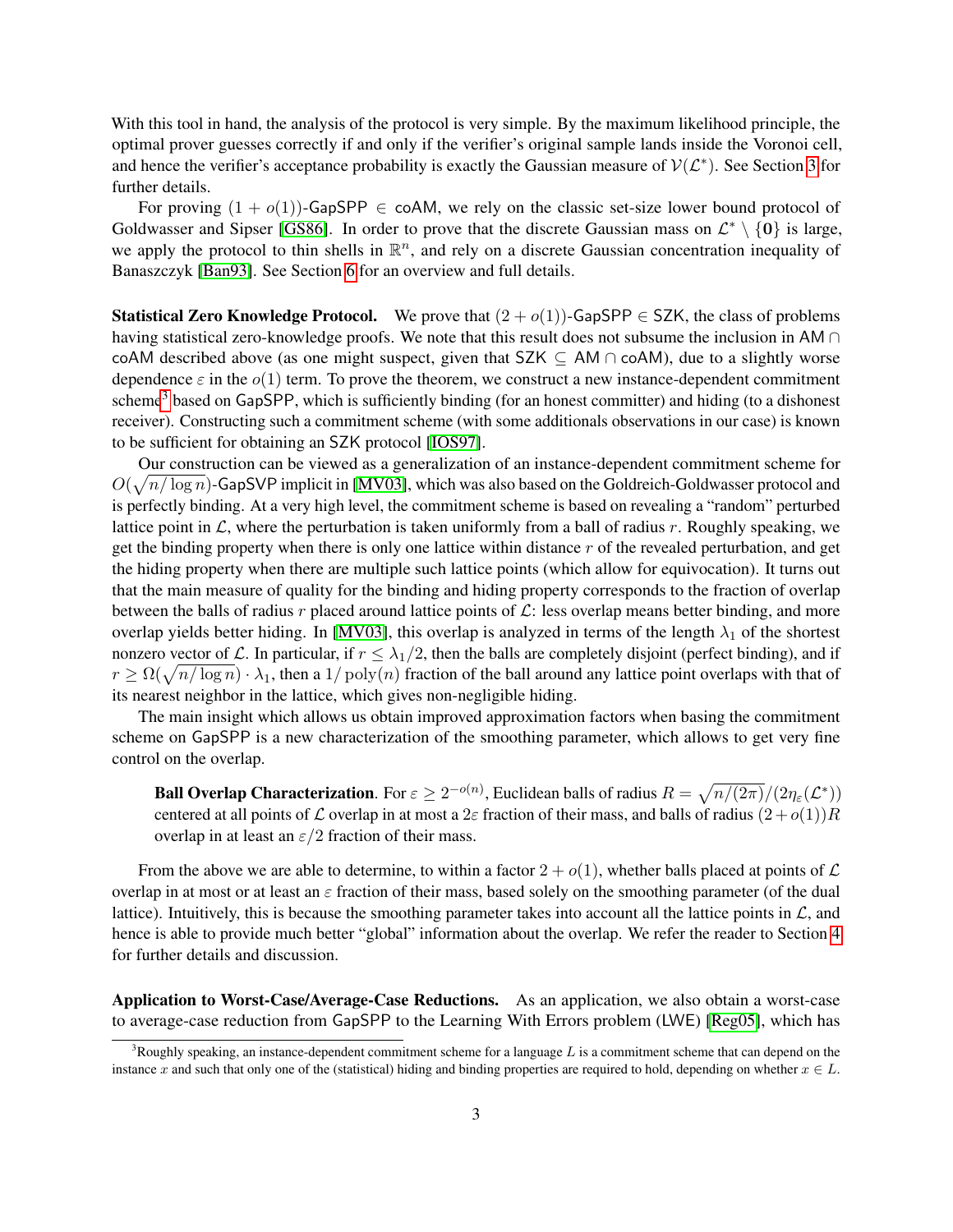a tighter connection factor than the known reductions from GapSVP [\[Reg05,](#page-25-3) [Pei09\]](#page-25-11). Roughly speaking, the goal of LWE is to solve *n*-dimensional random noisy linear equations modulo some  $q$ , where Gaussian noise with standard deviation  $\alpha q$  is added to each equation. The LWE problem is extremely versatile as a basis for numerous cryptographic constructions (e.g., [\[PW08,](#page-25-12) [GPV08,](#page-25-5) [CHKP10,](#page-24-11) [BV11\]](#page-24-12)). Regev's celebrated result [\[Reg05\]](#page-25-3) showed a quantum reduction from solving worst-case  $\gamma$ -GapSVP (among other problems) to solving LWE with  $\gamma = \tilde{O}(n/\alpha)$ . Furthermore, Peikert [\[Pei09\]](#page-25-11) showed a corresponding classical reduction, when the modulus  $q \geq 2^{n/2}$ . Therefore, the security of LWE-based cryptographic constructions can be based on the worst-case hardness of the GapSVP problem.

We observe that the reductions of [\[Reg05,](#page-25-3) [Pei09\]](#page-25-11) in fact implicitly solve the GapSPP problem. Thus, by slightly modifying the last step of those reductions, we obtain corresponding quantum/classical reductions singinity incombing the rast step of those reductions, we obtain corresponding quantumiciassical reductions from  $\gamma$ -GapSPP<sub>ε</sub> (with  $\varepsilon$  = negl(*n*)) to LWE with  $\gamma = O(\sqrt{n}/\alpha)$ . As a consequence, the security of LWE-based cryptographic constructions can be based on the worst-case hardness of a potentially harder lattice problem.

The application to worst-case/average-case reduction follows by noting that the reduction of [\[Pei09\]](#page-25-11) solves GapSVP by running the Goldreich-Goldwasser protocol, where the prover's strategy is simulated by using a bounded distance decoding (BDD) oracle, which in turn is implemented using the LWE oracle. To obtain a tighter reduction from GapSPP to LWE, we observe that the quality of the BDD oracle depends directly on the smoothing parameter, as opposed to the length of the shortest vector. In light of this, we instead solve GapSPP using the Gaussian analogue of the Goldreich-Goldwasser protocol described above, while still using a bounded distance decoding (BDD) oracle to simulate the prover's strategy. See Section [5](#page-18-0) for further details.

**Algorithm for GapSPP.** We give a deterministic  $2^{O(n)}$   $polylog(1/\varepsilon)$ -time and  $2^{O(n)}$ -space algorithm for deciding  $(1 + o(1))$ -GapSPP. For this we use recent algorithms of [\[MV10,](#page-25-13) [DPV11\]](#page-24-13) for enumerating lattice points in  $\mathcal{L}^*$  to estimate the Gaussian mass. The full details are in Section [7.2.](#page-23-1)

Perspectives and Open Questions. Our initial work on the complexity of the GapSPP problem opens up several directions for further study of the smoothing parameter from a computational perspective. Perhaps the most intriguing question is whether  $(2 + o(1))$ -GapSPP is SZK-complete. A positive answer might lead to progress on the long-standing goal of basing cryptography on general complexity classes. Some reason for optimism comes from its rather unusual complexity: like SZK-complete problems,  $(2 + o(1))$ -GapSPP is in SZK but is not known to be in NP or coNP. We are unaware of any other problems (aside from SZK-complete ones) having these characteristics.

In a related direction, in this work we focus on the standard " $L_{\infty}$  notion" of the smoothing parameter  $\eta_{\varepsilon}(\mathcal{L})$ , whereas the complexity of a related "L<sub>1</sub> notion" of the smoothing parameter, denoted  $\eta_{\varepsilon}^{(1)}(\mathcal{L})$ , also seems quite interesting. More precisely,  $\eta_{\varepsilon}(\mathcal{L})$  can be defined equivalently as the smallest parameter s such that the distribution of a continuous Gaussian of width  $s$ , reduced modulo  $\mathcal{L}$ , has point-wise probability density within a  $(1 \pm \varepsilon)$  factor of that of the uniform distribution on  $\mathbb{R}^n/\mathcal{L}$ . The  $L_1$  variant  $\eta_{\varepsilon}^{(1)}(\mathcal{L})$  of the smoothing parameter instead is defined to be the smallest parameter s such that the statistical distance (i.e., half of the  $L_1$  distance) between the above two distributions is at most  $\varepsilon$ . (Clearly,  $\eta_\varepsilon^{(1)}(\mathcal{L}) \le \eta_\varepsilon(\mathcal{L})$ .) By definition, the problem of approximating the  $L_1$  smoothing parameter, denoted  $\gamma$ -GapSPP $_{\varepsilon}^{(1)}$ , appears to naturally reduce to a well-known SZK-complete problem called Statistical Difference (SD) problem [\[SV03\]](#page-25-14), which is a promise problem asking whether two input distributions (specified by circuits) have statistical distance less than  $\alpha$  or greater than  $\beta$ . Thus, the problem appears to be in SZK and is another candidate SZKcomplete lattice problem. Unfortunately, the above argument relies on  $\eta^{(1)}_\varepsilon(\mathcal{L})$  being a monotonic function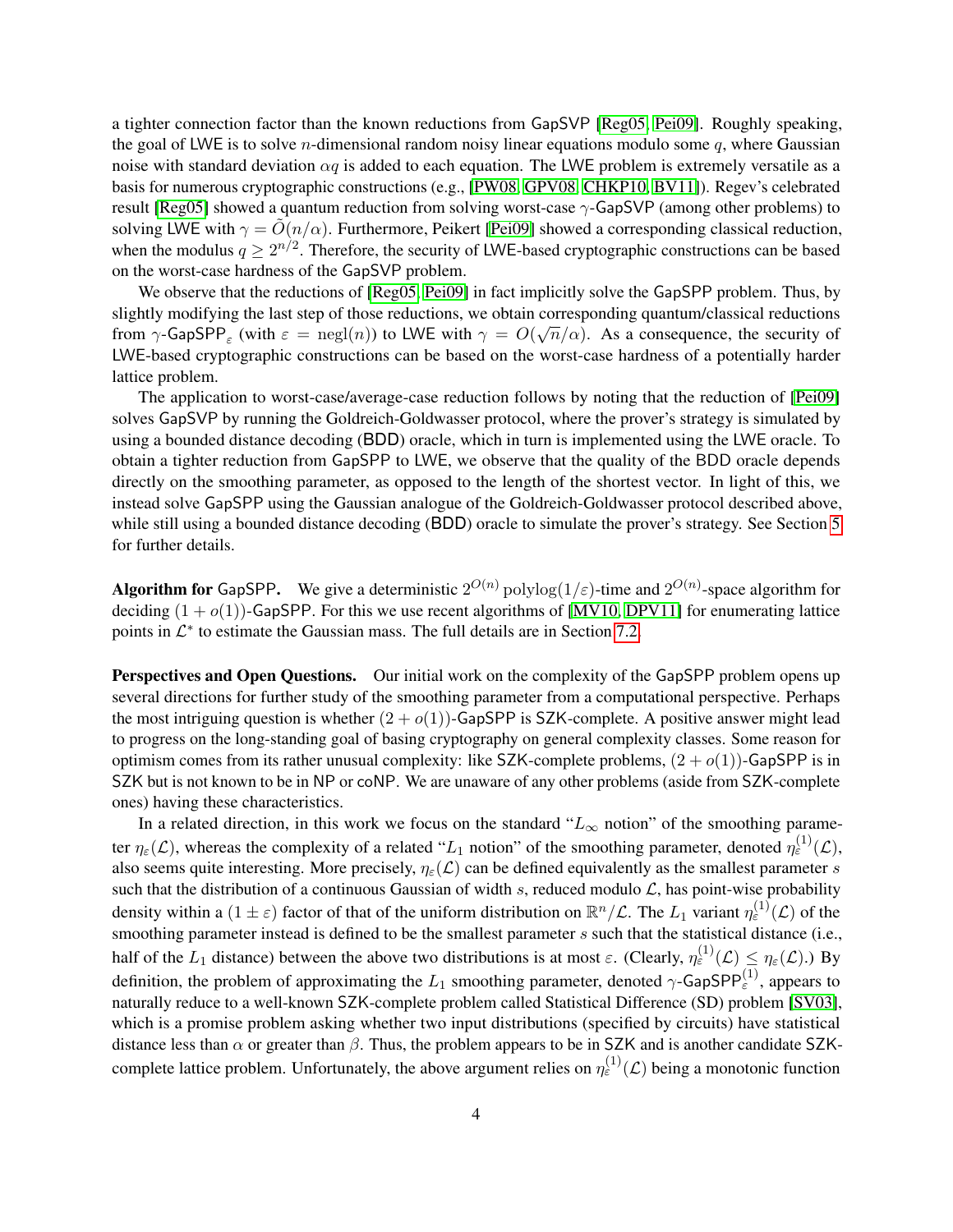in  $\varepsilon$ , which is a basic property that we do not know how to prove (or disprove)! In fact, we know very little about the  $L_1$  smoothing parameter. Given the potentially interesting complexity of  $\gamma$ -GapSPP $_{\epsilon}^{(1)}$ , it seems worthwhile to further investigate the  $L_1$  smoothing parameter, from both the geometric and computational perspectives.

Finally, we note that our results generally apply only in the setting where  $\varepsilon < 1$ . It seems quite interesting to understand how the complexity of GapSPP changes for larger  $\varepsilon$ . We remark that our geometric characterizations only "half fail" for larger  $\varepsilon$ . More precisely, in the regime  $\eta_{\varepsilon}(\mathcal{L}) \geq 1$ ,  $\varepsilon \geq 1$ , we still get upper bounds on the Gaussian measure of the Voronoi cell, as well as lower bounds on the fraction of overlap for balls centered at lattice points. For our AM protocol, this implies that the prover generally fails to convince the verifier, and for our instant-dependent commitment scheme, this implies that it is always hiding. Interestingly, our coAM protocol still applies for larger  $\varepsilon$ , almost without change. Here the main issue is that we do not know a "good" geometric interpretation of the statement  $\rho(\mathcal{L} \setminus \{0\}) \leq \varepsilon$  for any  $\varepsilon \geq 1$ .

Organization. The rest of the paper is organized as follows. In Section [2](#page-5-0) we give the basic preliminaries. In Section [3,](#page-7-1) we give our Arthur-Merlin protocol for showing that  $(2 + o(1))$ -GapSPP  $\in$  AM (Theorem [3.1\)](#page-7-2). In Section [4](#page-9-0) we construct a statistical zero-knowledge proof for GapSPP (Theorem [4.1\)](#page-9-1). In Section [5,](#page-18-0) we describe the reduction from GapSPP to LWE (Theorem [5.5\)](#page-19-0). In Section [6,](#page-20-0) we show that  $(1 + o(1))$ -GapSPP  $\in$  coAM (Theorem [6.1\)](#page-20-1). In Section [7.2](#page-23-1) we give a deterministic algorithm for computing the smoothing parameter (Theorem [7.1\)](#page-23-2).

## <span id="page-5-0"></span>2 Preliminaries

For sets  $A, B \subseteq \mathbb{R}^n$ , denote their Minkowski sum by  $A + B = \{a + b : a \in A, b \in B\}$ . We let  $B_2^n =$  $\{ \mathbf{x} \in \mathbb{R}^n : ||\mathbf{x}||_2 \leq 1 \}$  denote the unit Euclidean ball in  $\mathbb{R}^n$ , and  $S^{n-1} = \partial B_2^n$  the unit sphere in  $\mathbb{R}^n$ . Unless stated otherwise,  $\left\| \cdot \right\|$  denotes the Euclidean norm.

**Lattices.** A lattice  $\mathcal{L} \subset \mathbb{R}^n$  with basis B, and its dual  $\mathcal{L}^*$ , are defined as in the introduction. For a basis B and a vector  $\mathbf{x} \in \mathbb{R}^n$ , we let  $\mathbf{x} \bmod B$  denote the unique  $\bar{\mathbf{x}} \in \mathcal{L} + \mathbf{x}$  such that  $\bar{\mathbf{x}} = \sum_{i=1}^n c_i \mathbf{b}_i$  for  $c_i \in \left[-\frac{1}{2}\right]$  $\frac{1}{2}, \frac{1}{2}$  $(\frac{1}{2})$ . It can be computed efficiently from x and B (treated as matrix of column vectors) as  $\bar{\mathbf{x}} = \mathbf{x} - B[B^{-1}\bar{\mathbf{x}}]$ . We sometimes instead write  $x \mod \mathcal{L}$  when the basis is implicit.

The Voronoi cell  $V(\mathcal{L})$  is the set of points in  $\mathbb{R}^n$  that are at least as close to 0 (under the  $\ell_2$  norm) as to any other vector in  $\mathcal{L}$ :

$$
\mathcal{V}(\mathcal{L}) = \{ \mathbf{x} \in \mathbb{R}^n : ||\mathbf{x}||_2 \le ||\mathbf{x} - \mathbf{y}||_2, \ \forall \ \mathbf{y} \in \mathcal{L} \setminus \{\mathbf{0}\} \} = \{ \mathbf{x} \in \mathbb{R}^n : \langle \mathbf{x}, \mathbf{y} \rangle \le \frac{1}{2} \langle \mathbf{y}, \mathbf{x} \rangle, \ \forall \ \mathbf{y} \in \mathcal{L} \setminus \{\mathbf{0}\} \}.
$$

When the lattice in question is clear we shorten  $V(\mathcal{L})$  to V. Note that V is a symmetric polytope that tiles space with respect to L, i.e.,  $\mathcal{L} + \mathcal{V} = \mathbb{R}^n$  and for all distinct  $x, y \in \mathcal{L}$ , the sets  $x + \mathcal{V}$  and  $y + \mathcal{V}$  are interior disjoint.

**Gaussian measures.** Define the Gaussian function  $\rho \colon \mathbb{R}^n \to \mathbb{R}^+$  as  $\rho(\mathbf{x}) = e^{-\pi ||\mathbf{x}||^2}$ , and for real  $s > 0$ , define  $\rho_s(\mathbf{x}) = \rho(\mathbf{x}/s) = e^{-\pi ||\mathbf{x}||^2/s^2}$ . For a countable subset  $A \subseteq \mathbb{R}^n$ , we define  $\rho_s(A) = \sum_{\mathbf{x} \in A} \rho_s(\mathbf{x})$ .

For a measurable subset  $A \subseteq \mathbb{R}^n$ , we define the Gaussian measure of A (parameterized by  $s > 0$ ) as  $\gamma_s(A) = \frac{1}{s^n} \int_A \rho_s(\mathbf{x}) d\mathbf{x}$ . Note that  $\gamma_s(\mathbb{R}^n) = 1$ , so  $\gamma_s$  is a probability measure. For parameter  $s > 0$ , we let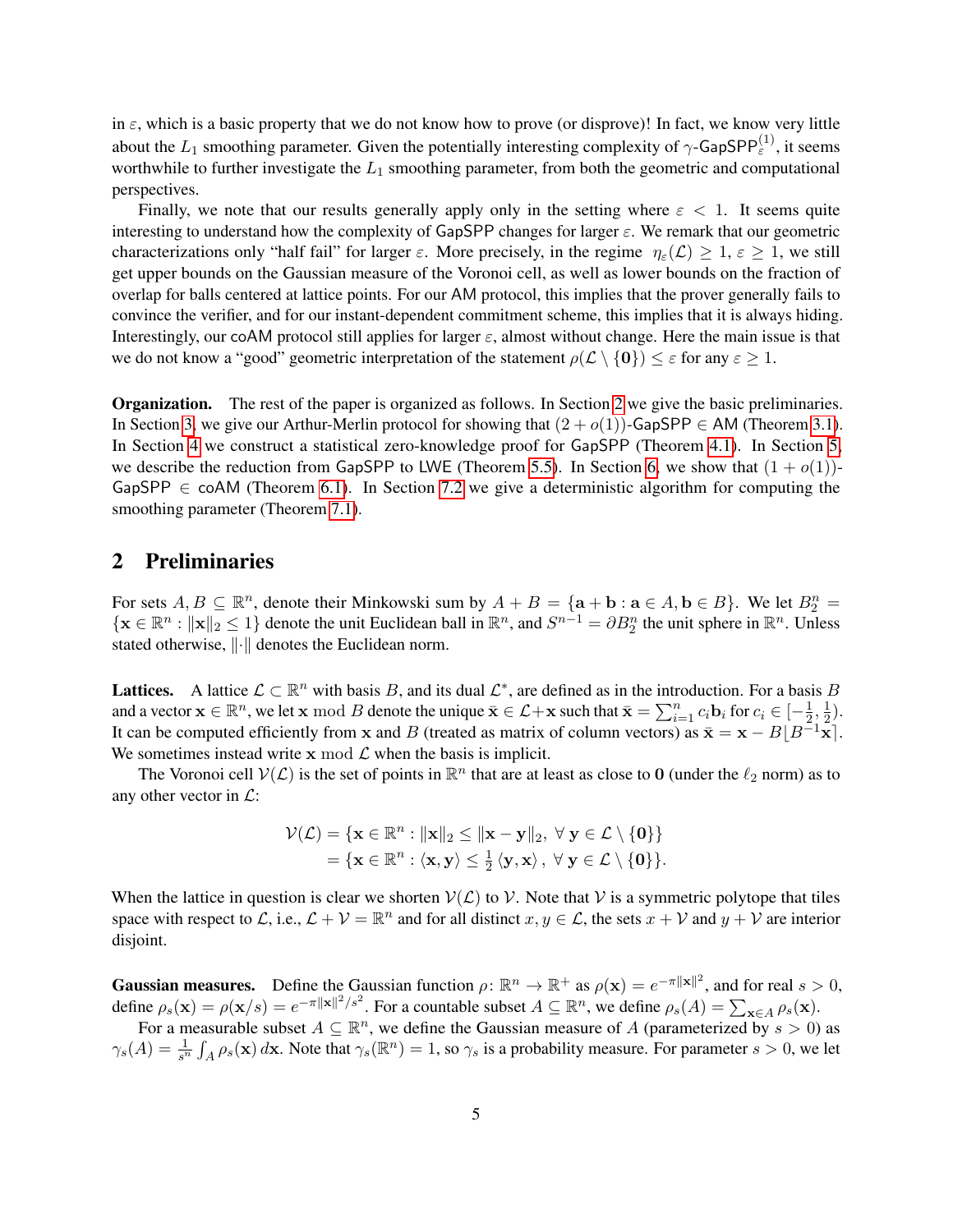$D<sub>s</sub>$  be the corresponding continuous Gaussian distribution with parameter s centered around 0:

$$
D_s(A) = \gamma_s(A) \quad \forall \text{ measurable } A \subseteq \mathbb{R}^n.
$$

Similarly, for any countable subset  $T \subseteq \mathbb{R}^n$  for which  $\rho_s(T)$  converges, define the discrete Gaussian distribution  $D_{T,s}$  over T by

$$
D_{T,s}(\mathbf{x}) = \frac{\rho_s(\mathbf{x})}{\rho_s(T)} \quad \forall \mathbf{x} \in T.
$$

We usually consider the discrete Gaussian over a lattice  $\mathcal{L}$ , i.e., where  $T = \mathcal{L}$ , though there will be situations where T corresponds a union of cosets of  $\mathcal L$ . In all these cases,  $\rho_s(T)$  converges.

The following gives the standard concentration bounds for the continuous and discrete Gaussians.

<span id="page-6-1"></span>**Lemma 2.1** ([\[Ban93,](#page-24-5) [Ban95\]](#page-24-6)). Let  $X \in \mathbb{R}^n$  be distributed as  $D_s$  or  $D_{\mathcal{L},s}$  for an *n*-dimensional lattice  $\mathcal{L}$ . *For any*  $v \in \mathbb{R}^n \setminus \{0\}$  *and*  $t > 0$ *, we have* 

$$
\Pr[\langle X, \mathbf{v} \rangle \ge t ||\mathbf{v}||] \le e^{-\pi (t/s)^2},
$$

*and for*  $\varepsilon > 0$  *we have* 

$$
\Pr[||X||^2 \ge (1+\varepsilon)s^2 \frac{n}{2\pi}] \le ((1+\varepsilon)e^{-\varepsilon})^{n/2},
$$

which for  $0 < \varepsilon < \frac{1}{2}$  is bounded by  $e^{-n\varepsilon^2/6}$ .

The smoothing parameter. We recall the definition of the smoothing parameter from [\[MR04\]](#page-25-2), and define the associated computational problem GapSPP.

**Definition 2.2 (Smoothing Parameter).** For a lattice  $\mathcal L$  and real  $\varepsilon > 0$ , the smoothing parameter  $\eta_{\varepsilon}(\mathcal L)$  is the smallest  $s > 0$  such that  $\rho_{1/s}(\mathcal{L}^* \setminus \{0\}) \leq \varepsilon$ .

<span id="page-6-0"></span>**Definition 2.3 (Smoothing Parameter Problem).** For  $\gamma = \gamma(n) \ge 1$  and positive  $\varepsilon_Y = \varepsilon_Y(n), \varepsilon_N =$  $\varepsilon_N(n)$  with  $\varepsilon_Y \leq \varepsilon_N$ , an instance of  $\gamma$ -GapSPP $_{\varepsilon_Y, \varepsilon_N}$  is a basis B of an *n*-dimensional lattice  $\mathcal{L} = \mathcal{L}(B)$ . It is a YES instance if  $\eta_{\varepsilon_Y}(\mathcal{L}) \leq 1$ , and is a NO instance if  $\eta_{\varepsilon_N}(\mathcal{L}) > \gamma$ . When  $\varepsilon_Y = \varepsilon_N = \varepsilon$ , we write  $\gamma$ -GapSPP $_\varepsilon$ .

Notice that YES and NO instances are disjoint, since for a YES instance we have  $\rho(\mathcal{L}^* \setminus \{0\}) \leq \varepsilon_Y$ , whereas for a NO instance we have  $\rho(\mathcal{L}^* \setminus \{0\}) \geq \rho_{1/\gamma}(\mathcal{L}^* \setminus \{0\}) > \varepsilon_N \geq \varepsilon_Y$ .

For the design and analysis of our interactive protocols, it is often convenient to use separate  $\varepsilon_Y$ ,  $\varepsilon_N$ parameters. The following lemma and its corollary then let us draw conclusions about GapSPP for a single  $\varepsilon$ parameter, for an (often slightly) larger approximation factor.

**Lemma 2.4.** Let  $\mathcal{L} \subseteq \mathbb{R}^n$  be an n dimensional lattice. If  $\rho_s(\mathcal{L} \setminus \{0\}) \leq \varepsilon < 1$ , then letting  $t =$  $\sqrt{1 + \log(r) / \log(\varepsilon^{-1})}$  *for any*  $r \geq 1$ *, we have* 

$$
\rho_{s/t}(\mathcal{L}\setminus\{\mathbf{0}\})\leq \tfrac{1}{r}\rho_s(\mathcal{L}\setminus\{\mathbf{0}\})\leq \varepsilon/r.
$$

*Proof.* By scaling L, it suffices to prove the claim for  $s = 1$ . Since  $t \ge 1$ , we have

$$
\rho_{1/t}(\mathcal{L}\setminus\{\mathbf{0}\}) = \sum_{\mathbf{y}\in\mathcal{L}\setminus\{\mathbf{0}\}} e^{-\pi||\mathbf{y}||^2} = \sum_{\mathbf{y}\in\mathcal{L}\setminus\{\mathbf{0}\}} (e^{-\pi||\mathbf{y}||^2})^{t^2}
$$

$$
\leq \left(\sum_{\mathbf{y}\in\mathcal{L}\setminus\{\mathbf{0}\}} e^{-\pi||\mathbf{y}||^2}\right)^{t^2} = \rho(\mathcal{L}\setminus\{\mathbf{0}\})^{t^2} \leq \rho(\mathcal{L}\setminus\{\mathbf{0}\}) \cdot \varepsilon^{t^2-1}.
$$

To finish the proof, note that  $\varepsilon^{t^2-1} = 1/r$ , as needed.

 $\Box$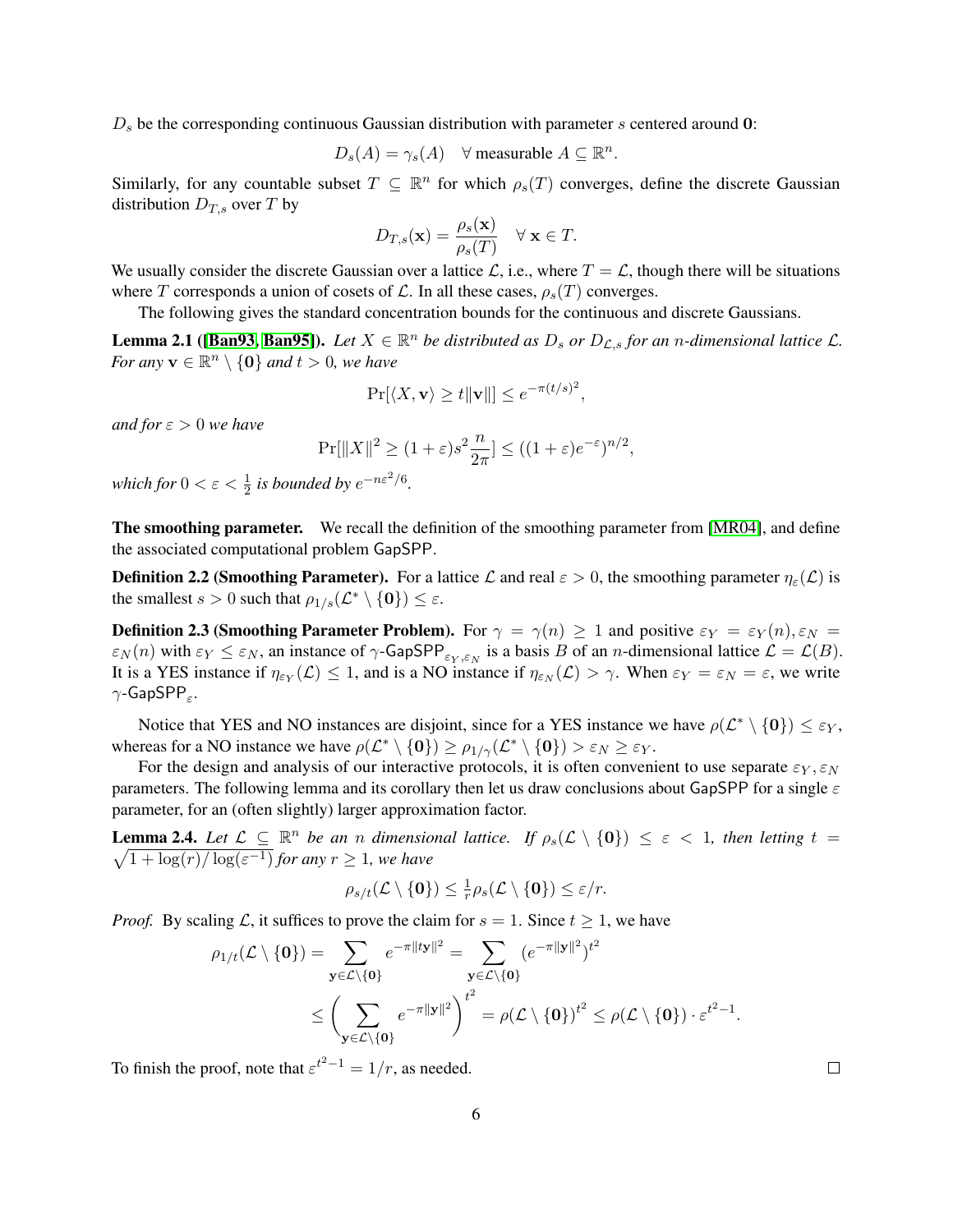<span id="page-7-0"></span> $Corollary 2.5$ . For any  $\varepsilon_N < 1$ , there is a trivial reduction from  $\gamma'$ -GapSPP<sub> $\varepsilon_Y$ </sub> to  $\gamma$ -GapSPP<sub> $\varepsilon_Y$ , $\varepsilon_N$ , where</sub>  $\gamma' = \gamma \cdot \sqrt{\log(\varepsilon_Y^{-1})}$  $(\epsilon_N^{-1})/\log(\epsilon_N^{-1})$  $\frac{-1}{N}$ ).

The proof follows by a routine calculation, letting  $\varepsilon = \varepsilon_N$  and  $r = \varepsilon_N/\varepsilon_Y$  in the above lemma. As a few notable examples, if  $\varepsilon_Y$  and  $\varepsilon_N$  are both fixed constants, then the loss  $\gamma'/\gamma$  in approximation factor from the reduction is a constant strictly greater than 1. But if  $\varepsilon_Y$  is constant and  $\varepsilon_N = (1 + o(1)) \cdot \varepsilon_Y$ , or if  $\varepsilon_Y = o(1)$ and  $\varepsilon_N \leq C \cdot \varepsilon_Y$  for a constant  $C \geq 1$ , then the loss in approximation factor is only  $1 + o(1)$ .

# <span id="page-7-1"></span>3 AM Protocol for GapSPP

Here we give an Arthur-Merlin protocol for 2-GapSPP $_{\varepsilon_Y,\varepsilon_N}$ , defined formally in Protocol [1.](#page-7-3) It is simply a Gaussian variant of the classic Goldreich-Goldwasser protocol [\[GG98\]](#page-24-8), which was originally developed to prove that approximating the Closest and Shortest Vector Problems to within a  $c\sqrt{n/\log n}$  factor is in coAM. In our protocol, instead of choosing an error vector x from the ball of radius  $c\sqrt{n/\log n}$ , the verifier chooses x from a continuous Gaussian distribution of parameter 1. It then reduces x modulo the lattice (actually, the dual lattice  $\mathcal{L}^*$  in our setting) and challenges the prover to find the original vector x.

For intuition on why this protocol is complete and sound, first observe that the optimal prover strategy is maximum likelihood decoding of the verifier's challenge  $\bar{\mathbf{x}} = \mathbf{x} \mod \mathcal{L}^*$ , i.e., to return a most-likely element in the coset  $x' \in \mathcal{L}^* + \bar{x}$ . Because the Gaussian function is decreasing in  $||x'||$ , the prover should therefore return the shortest element  $x' \in \mathcal{L}^* + \bar{x}$ , i.e., the unique  $x' \in \mathcal{V}(\mathcal{L}^*) \cap (\mathcal{L}^* + \bar{x})$ . (We can ignore the measure-zero event that  $\bar{x}$  is equidistant from two or more points in  $\mathcal{L}^*$ ). The verifier can therefore be made to accept with probability  $\gamma(V(\mathcal{L}^*))$ , and no more. Note that unlike the original Goldreich-Goldwasser protocol, ours does not have perfect completeness, and in fact this is essential for establishing such a small approximation factor for GapSPP.

For completeness, consider a YES instance where  $\eta_{\varepsilon_Y}(\mathcal{L}) \leq 1/2$ , i.e.,  $\rho_2(\mathcal{L}^* \setminus \{0\}) \leq \varepsilon_Y$ . (For convenience, here we scale the 2-GapSPP problem so that NO instances have  $\eta_{\varepsilon_N}(\mathcal{L}) > 1$ .) Intuitively, because the measure on  $\mathcal{L}^* \setminus \{0\}$  is small, these lattice points are all far from the origin and so  $\mathcal{V}(\mathcal{L}^*)$  captures most of the Gaussian measure  $\gamma$ ; Lemma [3.4](#page-8-0) makes this formal. Finally, for soundness we consider the case where the discrete measure on nonzero lattice points is relatively large, i.e.,  $\rho_1(\mathcal{L}^* \setminus \{0\}) > \varepsilon_N$ . Conversely to the above, this intuitively means that the continuous Gaussian measure  $\gamma(\mathcal{V}(\mathcal{L}^*))$  cannot be too large, and Lemma [3.4](#page-8-0) again makes this precise.

#### Algorithm 1 Gaussian Goldreich-Goldwasser (GGG) Protocol

<span id="page-7-3"></span>**Input:** Basis  $B \subset \mathbb{R}^n$  of a lattice  $\mathcal{L} = \mathcal{L}(B)$ .

- 1: Verifier chooses Gaussian  $\mathbf{x} \leftarrow D_1$  and sends  $\bar{\mathbf{x}} = \mathbf{x} \mod L^*$  to prover.
- 2: Prover returns an  $\mathbf{x}' \in \mathbb{R}^n$ .
- 3: Verifier accepts if  $x' = x$ .

<span id="page-7-2"></span>**Theorem 3.1.** *For*  $0 < \varepsilon \le \delta < \frac{1}{2}$ *, Protocol [1](#page-7-3) on lattice*  $\mathcal{L} = \mathcal{L}(B)$  *satisfies:* 

- *1.* Completeness: *If*  $\eta_{\varepsilon}(\mathcal{L}) \leq \frac{1}{2}$  $\frac{1}{2}$ , then there exists a prover that makes the verifier accept with probability *at least*  $1 - \varepsilon$ *.*
- 2. Soundness: *If*  $\eta_{\frac{\delta}{1-\delta}}(\mathcal{L}) \geq 1$ , then the verifier rejects with probability at least  $\delta$ .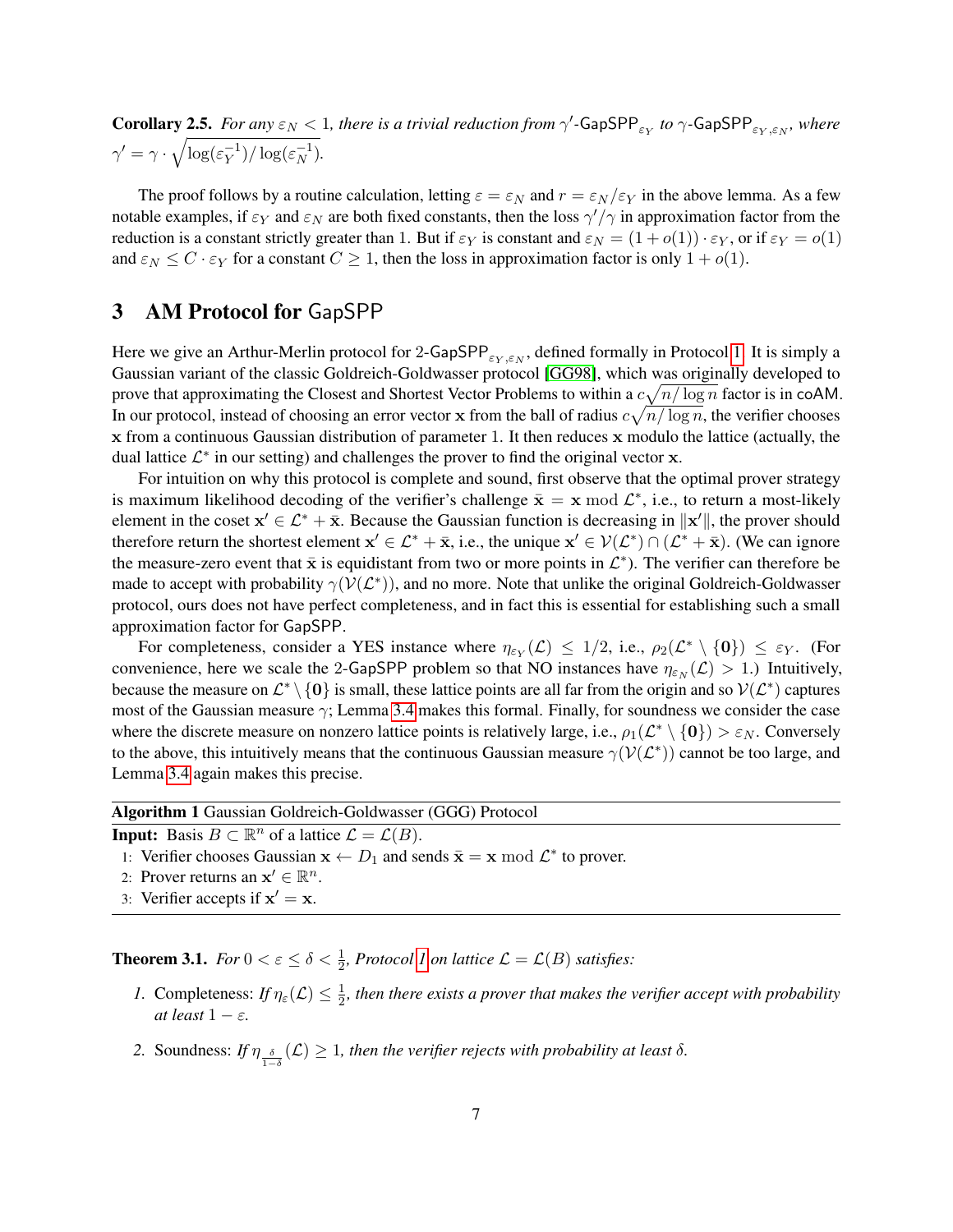*In particular,* 2-GapSPP<sub>ε,δ/(1–δ)</sub>  $\in$  AM *when*  $\delta - \varepsilon \geq 1/poly(n)$ *. Moreover, when*  $\varepsilon = negl(n)$  *the protocol is honest-verifier statistical zero knowledge, i.e.,* 2-GapSPP<sub> $\varepsilon, \delta/(1-\delta) \in$  HVSZK = SZK.</sub>

By applying Corollary [2.5,](#page-7-0) we obtain the following upper bounds on the complexity of  $\gamma$ -GapSPP<sub> $_{\varepsilon}$ </sub> for different ranges of  $\varepsilon$ .

**Corollary 3.2.** *For the following*  $\varepsilon(n) < 1$ *, we have*  $\gamma$ -GapSPP<sub> $\varepsilon$ </sub>  $\in$  AM *for the following*  $\gamma(n)$ *:* 

• 
$$
If \varepsilon(n) \le \text{negl}(n), then \ \gamma = O(\sqrt{\log(\varepsilon^{-1})/\log n}).
$$

- *If*  $1/\text{poly}(n) \leq \varepsilon(n) \leq o(1)$ *, then*  $\gamma = (2 + o(1))$ *.*
- *If*  $\varepsilon(n) > \Omega(1)$ *, then*  $\gamma = O(1)$ *.*

The next two lemmas provide the crux of the proof of Theorem [3.1.](#page-7-2)

<span id="page-8-1"></span>**Lemma 3.3.** Let  $S \subseteq \mathbb{R}^n$  be symmetric (i.e.,  $S = -S$ ) measurable set. Then for any  $y \in \mathbb{R}^n$ ,

$$
\gamma_s(S+\mathbf{y}) \geq \gamma_s(S) \cdot \rho_s(\mathbf{y}).
$$

*Proof.* By scaling S and y, it suffices to prove the claim for  $s = 1$ . For any  $t \in \mathbb{R}$ , note that  $cosh(t) =$ 1  $\frac{1}{2}(e^{t} + e^{-t}) \ge 1$ . We have

$$
\gamma(S + \mathbf{y}) = \int_{S} e^{-\pi ||\mathbf{y} - \mathbf{x}||^{2}} dx = \int_{S} \frac{1}{2} (e^{-\pi ||\mathbf{y} - \mathbf{x}||^{2}} + e^{-\pi ||\mathbf{y} + \mathbf{x}||^{2}}) dx \qquad \text{(symmetry of } S)
$$
  
\n
$$
= e^{-\pi ||\mathbf{y}||^{2}} \int_{S} e^{-\pi ||\mathbf{x}||^{2}} \cdot \frac{1}{2} \left( e^{2\pi \langle \mathbf{x}, \mathbf{y} \rangle} + e^{-2\pi \langle \mathbf{x}, \mathbf{y} \rangle} \right) dx \qquad \text{(expanding the squares)}
$$
  
\n
$$
\geq \rho(\mathbf{y}) \int_{S} \rho(\mathbf{x}) dx = \rho(\mathbf{y}) \cdot \gamma(S).
$$

The following crucial lemma establishes a tight relationship between discrete Gaussian sums on  $\mathcal L$  and the Gaussian mass of the Voronoi cell.

<span id="page-8-0"></span>**Lemma 3.4 (Voronoi Cell Characterization).** Let  $\mathcal{L} \subseteq \mathbb{R}^n$  be a lattice with Voronoi cell  $\mathcal{V} = \mathcal{V}(\mathcal{L})$ , and *let* s > 0*. Then*

$$
\frac{\rho_s(\mathcal{L}\setminus{\{\mathbf{0}\}})}{\rho_s(\mathcal{L})}\leq 1-\gamma_s(\mathcal{V})\leq \rho_{2s}(\mathcal{L}\setminus{\{\mathbf{0}\}}).
$$

*In particular, letting*  $s_{\varepsilon} = \eta_{\varepsilon}(\mathcal{L}^*)$  *for some*  $\varepsilon \in (0,1)$ *, we have that*  $\gamma(2s_{\varepsilon} \mathcal{V}) \geq 1 - \varepsilon$  and  $\gamma(s_{\varepsilon} \mathcal{V}) \leq \frac{1}{1 + \varepsilon}$  $\frac{1}{1+\varepsilon}$ .

*Proof.* By scaling L, it suffices to prove the claim for  $s = 1$ . We first show the upper bound. Let  $X \in \mathbb{R}^n$  be distributed as  $D_1$ , and note that  $1 - \gamma(\mathcal{V}) = \Pr[X \notin \mathcal{V}]$ . By the union bound and Lemma [2.1,](#page-6-1)

$$
\Pr[X \notin \mathcal{V}] = \Pr[\bigcup_{\mathbf{y} \in \mathcal{L} \setminus \{\mathbf{0}\}} \{ \langle X, \mathbf{y} \rangle > \frac{1}{2} \langle \mathbf{y}, \mathbf{y} \rangle \}] \leq \sum_{\mathbf{y} \in \mathcal{L} \setminus \{\mathbf{0}\}} \Pr[\langle X, \mathbf{y} \rangle > \frac{1}{2} \langle \mathbf{y}, \mathbf{y} \rangle] \leq \sum_{\mathbf{y} \in \mathcal{L} \setminus \{\mathbf{0}\}} e^{-\pi ||\mathbf{y}/2||^2} = \rho_2(\mathcal{L} \setminus \{\mathbf{0}\}).
$$

We now prove the lower bound. Since V tiles space with respect to L, by applying Lemma [3.3](#page-8-1) with  $S = V$ , we have

$$
1 - \gamma(\mathcal{V}) = \gamma(\mathbb{R}^n \setminus \mathcal{V}) = \sum_{\mathbf{y} \in \mathcal{L} \setminus \{\mathbf{0}\}} \gamma(\mathcal{V} + \mathbf{y}) \geq \gamma(\mathcal{V}) \cdot \rho(\mathcal{L} \setminus \{\mathbf{0}\}),
$$

Rearranging terms and using  $\rho({0}) = 1$ , we have  $1 - \gamma(\mathcal{V}) \ge 1 - 1/\rho(\mathcal{L}) = \rho(\mathcal{L} \setminus {0})/\rho(\mathcal{L})$ , as desired. Finally, the "in particular" claim follows from  $\gamma(rV) = \gamma_{1/r}(V)$  and an easy calculation.  $\Box$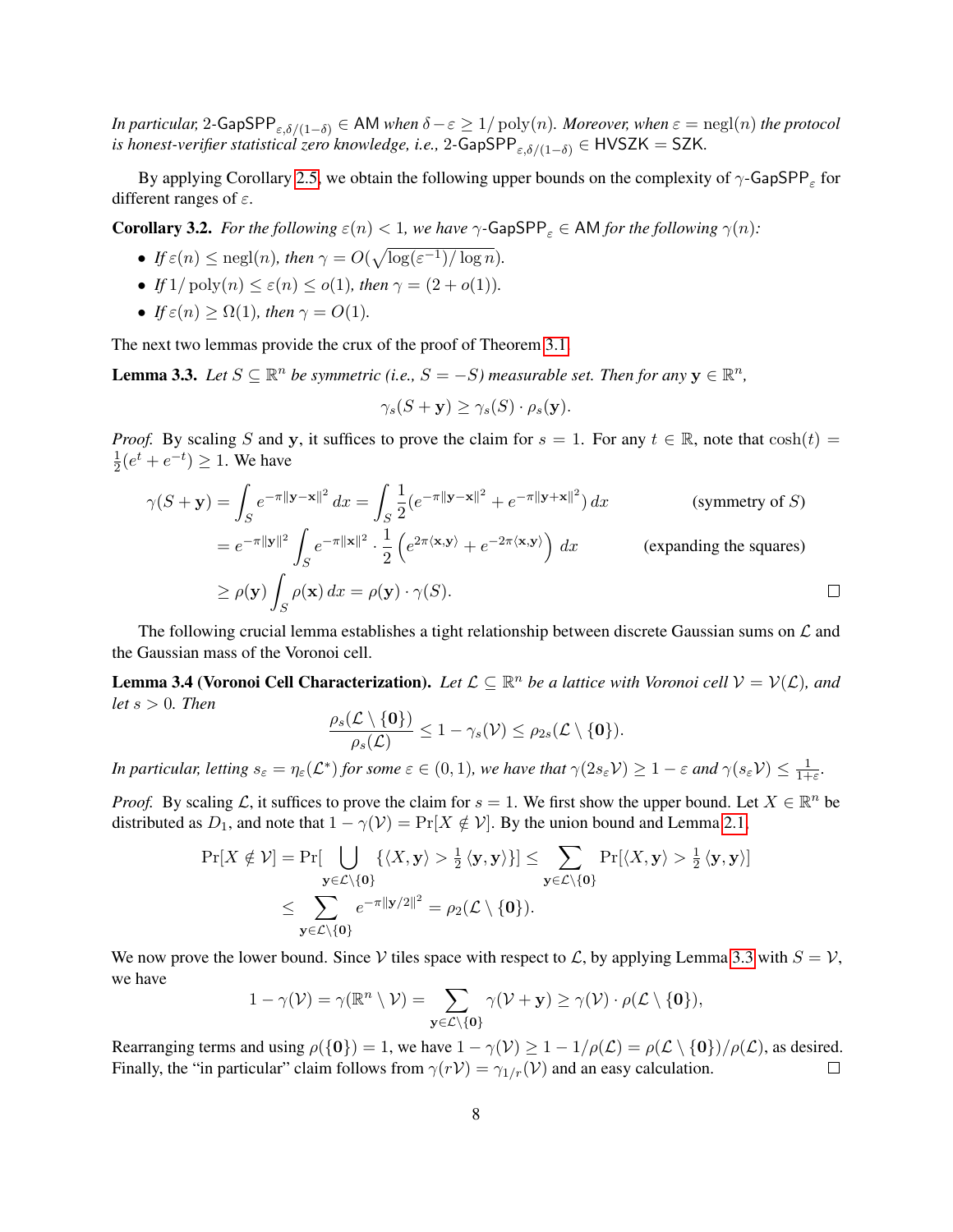*Proof of Theorem [3.1.](#page-7-2)* As already argued above, the optimal prover strategy given  $\bar{\mathbf{x}} \in \mathbb{R}^n$  is maximum likelihood decoding, and the optimal prover can make the verifier accept with probability  $\gamma(\mathcal{V}(\mathcal{L}^*))$ . Completeness and soundness now follow immediately from Lemma [3.4,](#page-8-0) as already outlined in the overview.

For honest-verifier statistical zero-knowledge when  $\varepsilon = \text{negl}(n)$ , the simulator just chooses  $\mathbf{x} \leftarrow D_1$  as the verifier's randomness, and outputs x as the message from the prover. Because the prover also returns x with probability at least  $1 - \varepsilon$  in the real protocol, the simulated transcript is within negligible statistical distance of the real transcript. П

# <span id="page-9-0"></span>4 SZK Protocol for GapSPP

This section is devoted to showing that  $(2+o(1))$ -GapSPP<sub>1/poly(n)</sub> is in SZK.

<span id="page-9-1"></span>**Theorem 4.1.** For every  $\varepsilon$  :  $\mathbb{N} \to [0,1]$  such that  $\frac{1}{\text{poly}(n)} \leq \varepsilon(n) \leq \frac{1}{36}$ , we have  $2 \cdot (1+\delta)$ -GapSPP<sub> $\varepsilon$ ,12 $\varepsilon$   $\in$ </sub> **SZK**, where  $\delta = \sqrt{\frac{3}{2r}}$  $\frac{3}{2n}\ln\frac{4}{\varepsilon}$ .

As before, the following corollary gives the implied upper bound on the complexity of  $\gamma$ -GapSPP<sub> $_{\varepsilon}$ </sub> (by applying Corollary [2.5\)](#page-7-0).

**Corollary 4.2.** *For every*  $\varepsilon$  :  $\mathbb{N} \to (0,1)$ *, if*  $1/\text{poly}(n) \leq \varepsilon(n) \leq o(1)$ *, then*  $(2+o(1))$ -GapSPP<sub> $\varepsilon$ </sub>  $\in$  SZK. *If*  $\varepsilon(n) \leq$  negl(n), then  $O\left(\sqrt{\frac{\log(1/\varepsilon)}{\log n}}\right)$  $\overline{\log n}$  $\Big)$ -GapSPP<sub> $\varepsilon$ </sub>  $\in$  SZK*. Finally, if*  $\Omega(1) \leq \varepsilon(n) \leq 1/3$ *, then*  $O(1)$ -GapSPP<sup>ε</sup> ∈ SZK*.*

Our construction follows a classic approach of constructing an *instance-dependent (ID) commitment scheme* for GapSPP, which is known to be sufficient for obtaining a SZK protocol [\[IOS97\]](#page-25-9). With an additional observation, we show that a *significantly weaker* notion of ID commitment schemes is sufficient to obtain SZK protocols; roughly speaking, we only need an ID bit-commitment scheme that is sufficiently binding for an *honest* sender, and hiding (from a dishonest receiver). Specifically, it is sufficient to construct a "non-trivial" ID commitment scheme defined as follows.

<span id="page-9-2"></span>Definition 4.3. Let Π be a promise problem. A (non-interactive) instance-dependent bit-commitment scheme Com for  $\Pi$  is a PPT algorithm that on input an instance  $x \in \{0,1\}^n$  and a bit  $b \in \{0,1\}$ , outputs a commitment Com<sub>x</sub>(b)  $\in \{0,1\}^*$ . Let  $p = p(n), q = q(n) \in (0,1)$ . We define (weak) binding and hiding properties of Com as follows.

• *Statistical honest-sender q-binding for YES instances:* For every  $x \in \Pi_Y$  and  $b \in \{0, 1\}$ ,

 $Pr[Com_x(b) \in supp(Com_x(\bar{b}))] \leq q(|x|).$ 

(Note that when  $Com_x(b) \notin \text{supp}(Com_x(\bar{b}))$ , the commitment  $Com_x(b)$  cannot be opened to  $\bar{b}$ . Thus, the above condition implies that the binding property can be broken with probability at most  $q$ .)

• *Statistical p-hiding for NO instances:* For every  $x \in \Pi_N$ ,

$$
\Delta(\mathrm{Com}_x(0),\mathrm{Com}_x(1)) \leq p(|x|).
$$

(The above condition implies that given  $Com_x(b)$  for a random b, one can only predict b correctly with probability at most  $(1 + p)/2$ , which means that the hiding property can be broken with advantage at most p.)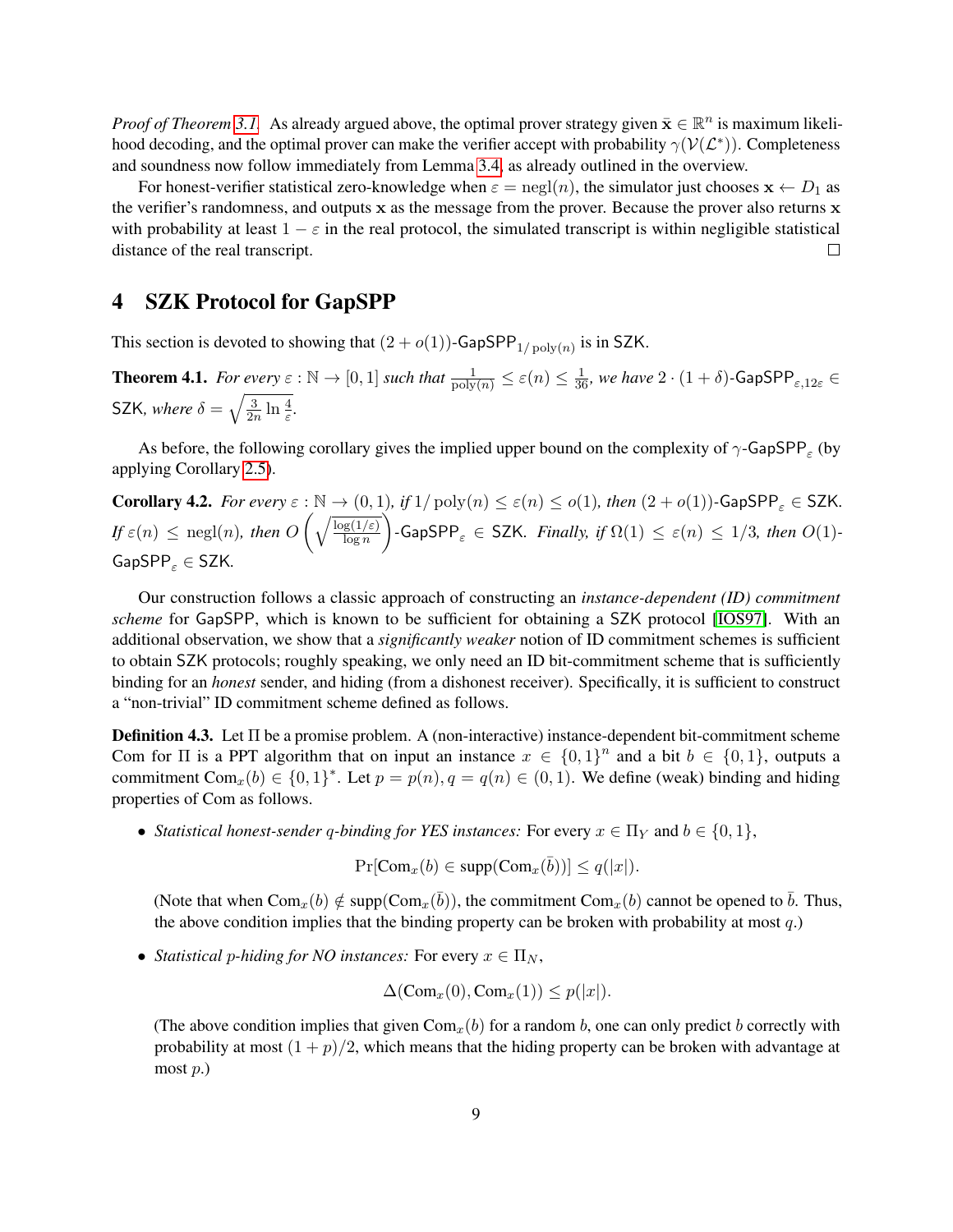Com is *non-trivial* if Com is statistical p-hiding and statistical honest-sender q-binding with  $p + q \leq$ 1 − 1/ poly(n). [4](#page-10-0) Com is *secure* if Com is statistical p-hiding and statistical honest-sender q-binding with negligible  $p$  and  $q$ .

In the next subsection, we focus on constructing a non-trivial ID commitment schemes for  $(2 + o(1))$ -GapSPP<sub>1/poly(n)</sub>. We present more detailed background for ID commitment schemes and discuss why it is sufficient to construct SZK protocols in Section [4.3.](#page-17-0)

#### 4.1 A Non-Trivial ID Commitment Scheme for GapSPP

In this section, we construct a non-trivial ID bit-commitment scheme SPCom for  $(2+o(1))$ -GapSPP<sub>1/poly(n)</sub>. Our construction can be viewed as a generalization of an instance-dependent commitment scheme implicit in [\[MV03\]](#page-25-10) for  $O(\sqrt{n/\log n})$ -GapSVP.<sup>[5](#page-10-1)</sup> To explain the intuition behind our construction, it is instructive to first consider the construction of ID commitment scheme for GapSVP (for simplicity, below we describe commitment to a random b): To commit, a sender first selects a "random" lattice point  $\mathbf{v} \in \mathcal{L}$  (see Figure [4.1](#page-11-0)) for the precise distribution) and adds a random noise vector e drawn from a ball of certain radius (say,  $r = 1/2$ ) to v; let  $w = v + e$ . Intuitively, the vector w is binding to v if the noise is sufficiently short. To actually commit to a bit, the sender also samples a random hash function  $h$ , and commits to the hashed bit  $b = h(\mathbf{v})$ . Namely,  $(\mathbf{w}, h)$  is a commitment  $Com_{\mathcal{L}}(b)$  to  $b = h(\mathbf{v})$ .

Intuitively, if the length of the shortest vector  $\lambda_1(\mathcal{L}) \geq 1$ , then all balls centered at lattice points  $\mathbf{v} \in \mathcal{L}$ of radius  $r = 1/2$  are disjoint, and thus  $Com_{\mathcal{L}}(b) = (\mathbf{w}, h)$  is perfect binding. On the other hand, if the shortest vector is too short, say,  $\lambda_1(\mathcal{L}) \leq O(\sqrt{(\log n) / n})$ , then w may fall in the intersection region of two (or more) balls with non-negligible probability, using the symmetry of the lattice and the fact that the balls centered around the origin and a shortest non-zero vector have non-negligible overlap. When w lies in the balls centered at  $\mathbf{v}_1$  and  $\mathbf{v}_2$  and  $h(\mathbf{v}_1) \neq h(\mathbf{v}_2)$ , the commitment Com<sub>L</sub>(b) = (w, h) does not reveal the committed value b, which intuitively achieves hiding. Indeed, the above argument can be formalized readily, yielding an ID bit-commitment scheme for  $O(\sqrt{n/\log n})$ -GapSVP with perfect biding and weak hiding properties.

Note that in the above commitment scheme, the quality of the hiding property depends on how much the ball  $\mathbf{v} + rB_2^n$  overlaps with the balls around surrounding lattice points. However, in the above analysis, we only exploit the overlap contributed by a nearest lattice point to v, ignoring the overlap contributed by all other balls. In general, such an approach can only give a very coarse approximation of the overlap, which one can see from the example of extremal lattices where there are exponentially many lattice points of length roughly equal to that of the shortest vector. As a result, using this approach one can only obtain a non-trivial ID bit-commitment scheme for  $\gamma$ -GapSVP with  $\gamma \geq \Omega(\sqrt{n/\log n})$ .

Our key observation is that, when we switch from GapSVP to GapSPP, the above construction gives a non-trivial ID bit-commitment scheme for  $\gamma$ -GapSPP<sub>1/poly(n)</sub> with  $\gamma = 2 + o(1)$ . This stems from our new ball overlap characterization of the smoothing parameter, which gives us much finer control on the amount overlap we obtain in the above protocol. We formalize this characterization as follows:

<span id="page-10-2"></span><span id="page-10-0"></span><sup>&</sup>lt;sup>4</sup>This is in contrast to the fact that one can construct a (trivial) p-hiding and q-binding commitment scheme for every  $p + q \ge 1$ . For example, defining Com<sub>x</sub>(b) = b gives  $p = 1$  and  $q = 0$ , and defining Com<sub>x</sub>(b) = 0 gives  $p = 0$  and  $q = 1$ . More generally, defining Com<sub>x</sub>(b) to be b with probability  $\alpha$  and 00 with probability  $1 - \alpha$  gives  $p = \alpha$  and  $q = 1 - \alpha$ .

<span id="page-10-1"></span><sup>&</sup>lt;sup>5</sup>While [\[MV03\]](#page-25-10) constructed their protocol by combining the reduction from GapSVP to GapCVP with Goldreich-Levin hardcore predicate, their construction can be interpreted as implicitly constructing an ID bit-commitment scheme for GapSVP by first constructing one with *perfect* binding but weak hiding, and then amplifying the hiding property.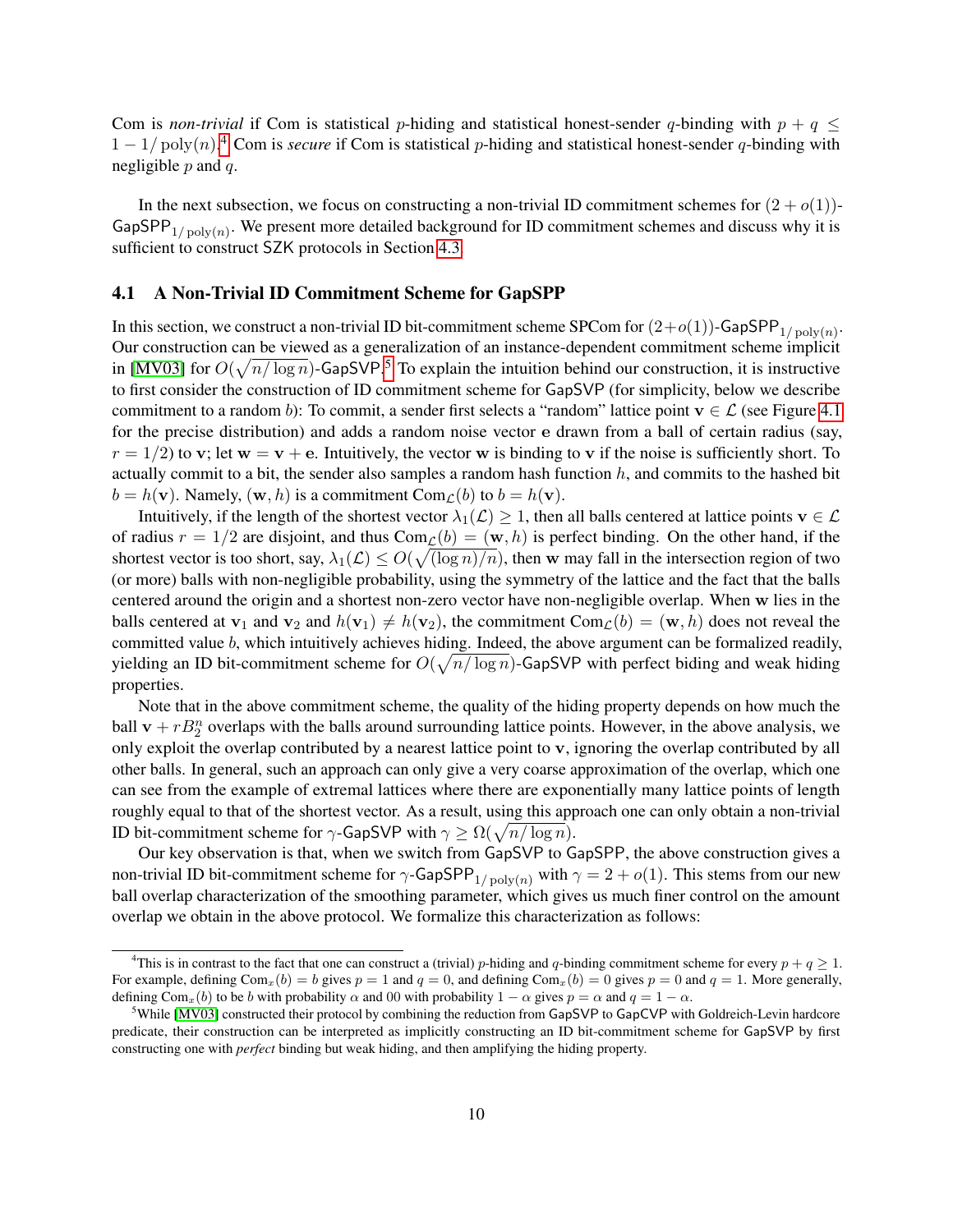Lemma 4.4 (Ball Overlap Characterization). *Let* L *be an* n *dimensional lattice. For* r > 0*, define*

$$
\text{Overlap}(\mathcal{L},r) \stackrel{\text{def}}{=} \frac{\text{vol}_n \left( \bigcup_{\mathbf{y} \in \mathcal{L} \setminus \{\mathbf{0}\}} (rB_2^n \cap (rB_2^n + \mathbf{y})) \right)}{\text{vol}_n(rB_2^n)},
$$

*which denotes the fraction of overlap of a ball of radius* r *centered at a point in* L *with balls of equal radius centered at all other lattice points. Then for*  $\varepsilon \in (2^{o(-n)}, 1/3)$ *, setting*  $r_\varepsilon = \sqrt{\frac{n}{2\pi}}/(2\eta_\varepsilon(\mathcal{L}^*))$ *, the following holds:*

- *1. For*  $0 \le r \le r_{\varepsilon}$ , we have  $\text{Overlap}(\mathcal{L}, r) \le 2\varepsilon$ .
- <span id="page-11-0"></span>2. For any  $r \geq 2(1+\delta) \cdot r_{\varepsilon}$  where  $\delta = \sqrt{\frac{3}{2r}}$  $\frac{3}{2n}\ln\frac{4}{\varepsilon}$ , we have  $\text{Overlap}(\mathcal{L},r)\geq \varepsilon/2$ .

The above lemma says that up to a factor of  $2 + o(1)$ , the smoothing parameter  $\eta_{\varepsilon}(\mathcal{L}^*)$  characterizes the required radius for balls on L to have roughly  $\varepsilon$  fraction of overlap. As we shall see shortly, the amount of overlap tightly characterizes the binding and hiding property of the commitment scheme described above. As such, by choosing  $\varepsilon_Y$  and  $\varepsilon_N$  with a small constant factor gap, the above construction yields a non-trivial ID bit-commitment scheme for  $\gamma$ -GapSPP $_{\varepsilon_Y,\varepsilon_N}$  with  $\gamma = 2 + o(1)$ .

We proceed to formally define our ID bit-commitment scheme SPCom for GapSPP in Fig [1,](#page-11-1) and establish its binding and hiding properties. We prove the binding and hiding properties in Lemma [4.5](#page-11-2) and [4.6,](#page-12-0) respectively, and summarize the properties of SPCom in Lemma [4.10.](#page-14-0) We defer the proofs of all geometric lemmas (in particular, the Ball Overlap Characterization) to subsection [4.2.](#page-15-0)

We remark that since we are approximating  $\eta_{\varepsilon}(\mathcal{L})$ , the following protocol operates directly on  $\mathcal{L}^*$ . For simplicity of notation, for a basis B of L, we write  $B^* = (B^{-1})^t$  to denote the corresponding dual basis of  $\mathcal{L}^*$ .

Let  $\mathcal{H} = \{h : \{0, 1\}^n \to \{0, 1\}\}\$  be a pairwise-independent hash family. On input a lattice basis B and a bit  $b \in \{0, 1\}$ ,

- Sample uniformly random  $\mathbf{z} \leftarrow \{0,1\}^n$  and  $h \leftarrow \mathcal{H}$  jointly subject to  $h(\mathbf{z}) = b$ . (This can be done by rejection sampling, or equivalently by sampling uniform  $\mathbf{z} \leftarrow \{0,1\}^n$  first, and then sampling  $h \leftarrow H$  conditioned on  $h(\mathbf{z}) = b$ .)
- Sample  $e \leftarrow rB_2^n$  with  $r = \frac{1}{2}$  $rac{1}{2}\sqrt{\frac{n}{2\pi}}$ .
- Let  $\mathbf{v} = B^* \mathbf{z}$  and  $\mathbf{w} = (\mathbf{v} + \mathbf{e} \bmod 2B^*)$ .
- Output  $SPComp(b) = (\mathbf{w}, h)$ .

Figure 1: SPCom: a non-trivial ID commitment scheme for GapSPP.

<span id="page-11-1"></span>The following two technical lemmas establish the (weak) binding and hiding properties of SPCom.

<span id="page-11-2"></span>**Lemma 4.5.** *For every*  $b \in \{0, 1\}$ *,* 

$$
Pr[SPCom_B(b) \in supp(SPCom_B(\bar{b}))] \leq \text{Overall}(L^*, r).
$$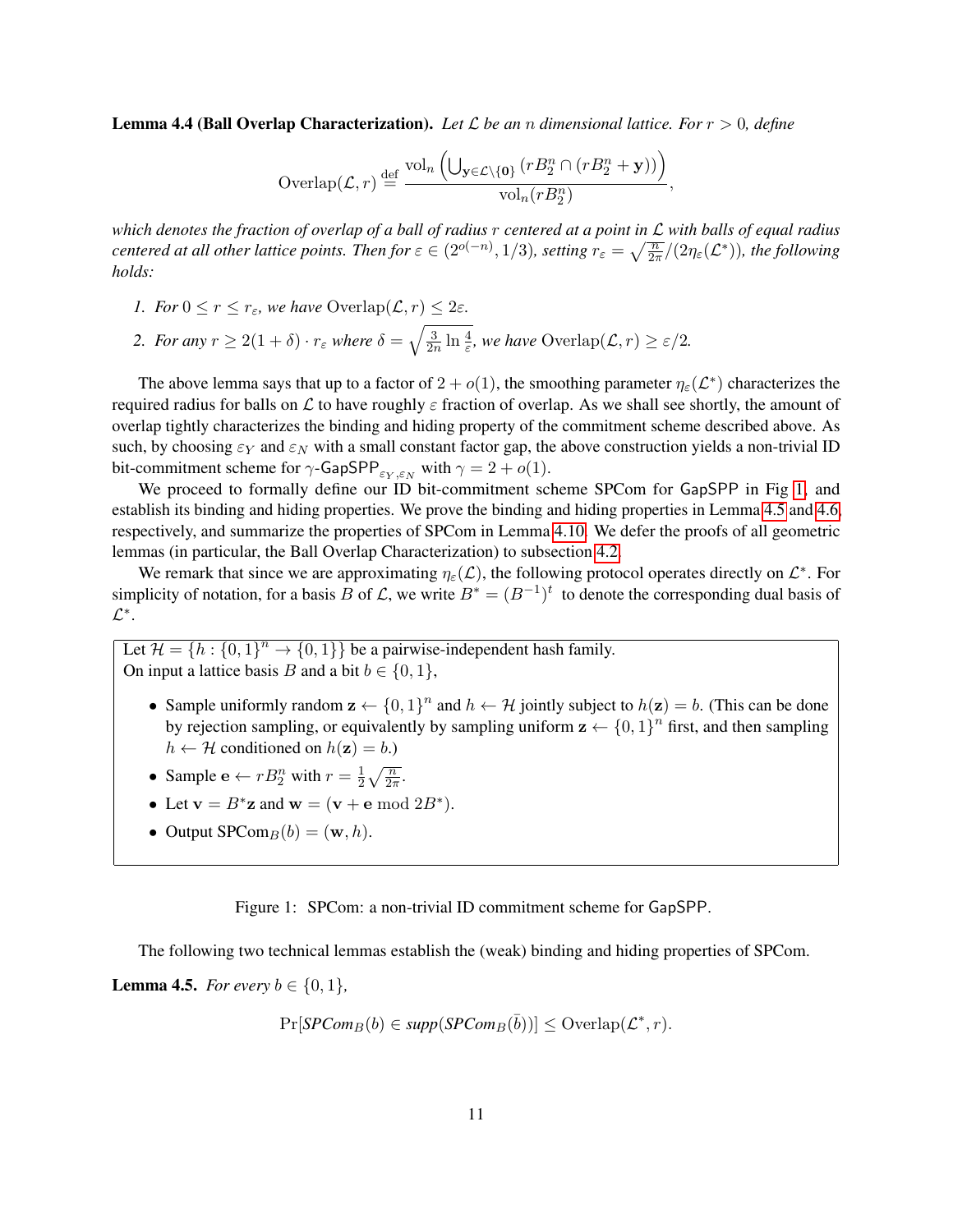*Proof.* Let  $S = \bigcup_{\mathbf{y} \in \mathcal{L}^* \setminus \{\mathbf{0}\}} (rB_2^n \cap (rB_2^n + \mathbf{y}))$ . By definition, SPCom<sub>B</sub>(b) is generated by sampling  $\mathbf{e} \leftarrow rB_2^n$  and  $h \leftarrow \mathcal{H}, \mathbf{z} \in \{0,1\}^n$  such that  $h(\mathbf{z}) = b$ , and outputting  $(\mathbf{w}, h) = (\mathbf{v} + \mathbf{e} \bmod 2B^*, h)$ , where  $\mathbf{v} = B^* \mathbf{z}$ . Thus, we can write  $\mathbf{w} = \mathbf{v} + \mathbf{u} + \mathbf{e}$  for some  $\mathbf{u} \in 2\mathcal{L}^*$ .

The event SPCom<sub>B</sub> $(b) \in \text{supp}(\text{SPCom}_B(\bar{b}))$  means that there exists some  $\mathbf{z}' \in \{0,1\}^n, \mathbf{e}' \in rB_2^n$  such that  $h(z') = \bar{b}$  and  $w = (\mathbf{v}' + \mathbf{e}' \bmod 2B^*)$ , where  $\mathbf{v}' = B^* \mathbf{z}'$ . Similarly, we can write  $\mathbf{w} = \mathbf{v}' + \mathbf{u}' + \mathbf{e}'$ for some  $\mathbf{u}' \in 2\mathcal{L}^*$ .

Let  $y = v' + u' - v - u$ , and note that  $y \in \mathcal{L}^*$ . The facts that  $w = v + u + e = v' + u' + e'$  and  $e' \in rB_n^2$  imply that  $e \in rB_2^n + y$ , which implies  $e \in S$ . As the event in the LHS implies  $e \in S$ , it follows that

$$
\Pr[\text{SPCom}_B(b) \in \text{supp}(\text{SPCom}_B(\bar{b}))] \le \Pr[\mathbf{e} \in S] = \frac{\text{vol}_n(S)}{\text{vol}_n(rB_2^n)} = \text{Overlap}(\mathcal{L}^*, r).
$$

#### <span id="page-12-0"></span>Lemma 4.6.

$$
\Delta(SPCom_B(0), SPCom_B(1)) \le 1 - (\text{Overlap}(\mathcal{L}^*, r)/2).
$$

*Proof.* Let  $S = \bigcup_{\mathbf{y} \in \mathcal{L}^* \setminus \{\mathbf{0}\}} (rB_2^n \cap (rB_2^n + \mathbf{y}))$ . Define random variables  $(W_0, H_0) = \text{SPCom}_B(0)$  and  $(W_1, H_1) = \text{SPCom}_B(1)$ . Observe that the marginal distributions of  $W_0$  and  $W_1$  are identical (following by the fact that  $h \leftarrow \mathcal{H}$  maps every  $\mathbf{z} \in \{0,1\}^n$  to a uniformly random bit), we have

$$
\Delta(\text{SPCom}_B(0), \text{SPCom}_B(1)) = (1/2) \cdot \sum_{\mathbf{w},h} \left| \Pr_{W_0, H_0} [(\mathbf{w}, h)] - \Pr_{W_1, H_1} [(\mathbf{w}, h)] \right|
$$
  
\n
$$
= (1/2) \cdot \sum_{\mathbf{w}} \Pr_{W_0} [\mathbf{w}] \cdot \sum_{h} \left| \Pr_{H_0} [h|W_0 = \mathbf{w}] - \Pr_{H_1} [h|W_1 = \mathbf{w}] \right|
$$
  
\n
$$
= \mathbb{E}_{\mathbf{w} \leftarrow W_0} [\Delta(H_0|_{W_0 = \mathbf{w}}, H_1|_{W_1 = \mathbf{w}})]
$$

For every  $\mathbf{w} \in (\mathbb{R}^n \bmod 2B^*)$ , define  $T_{\mathbf{w}} = (rB_2^n + \mathbf{w}) \cap \mathcal{L}^*$  and  $T_{\mathbf{w}}' = (T_{\mathbf{w}} \bmod 2B^*)$ . we rely on the following two technical claims to upper bound the statistical distance. Note that the event  $|T_w| \ge 2$  is equivalent to the event  $e \in S$ , where e is the error vector used to generate w, and hence

$$
\Pr[|T_{\mathbf{w}}| \ge 2] = \Pr[\mathbf{e} \in S] = \text{Overallap}(\mathcal{L}^*, r).
$$

<span id="page-12-1"></span>Claim 4.7.

$$
\Pr_{\mathbf{w}\leftarrow W_0}[|T'_{\mathbf{w}}|\geq 2] = \Pr_{\mathbf{w}\leftarrow W_0}[|T_{\mathbf{w}}|\geq 2].
$$

<span id="page-12-2"></span>**Claim 4.8.** *For every*  $\mathbf{w} \in (\mathbb{R}^n \bmod 2B^*)$  *with*  $|T'_{\mathbf{w}}| \geq 2$ ,

$$
\Delta(H_0|_{W_0=\mathbf{w}}, H_1|_{W_1=\mathbf{w}}) \le 1/2.
$$

The above two claims imply that

$$
\Delta(\mathrm{SPCom}_B(0), \mathrm{SPCom}_B(1)) \leq \Pr_{\mathbf{w} \leftarrow W_0} [|T'_{\mathbf{w}}| \geq 2] \cdot (1/2) + \Pr_{\mathbf{w} \leftarrow W_0} [|T'_{\mathbf{w}}| = 1] \cdot 1
$$
  
\n= Overlap( $\mathcal{L}^*, r$ ) \cdot (1/2) + (1 - Overlap( $\mathcal{L}^*, r$ ))  
\n= 1 - Overlap( $\mathcal{L}^*, r$ )/2,

as desired. It remains to prove the claims.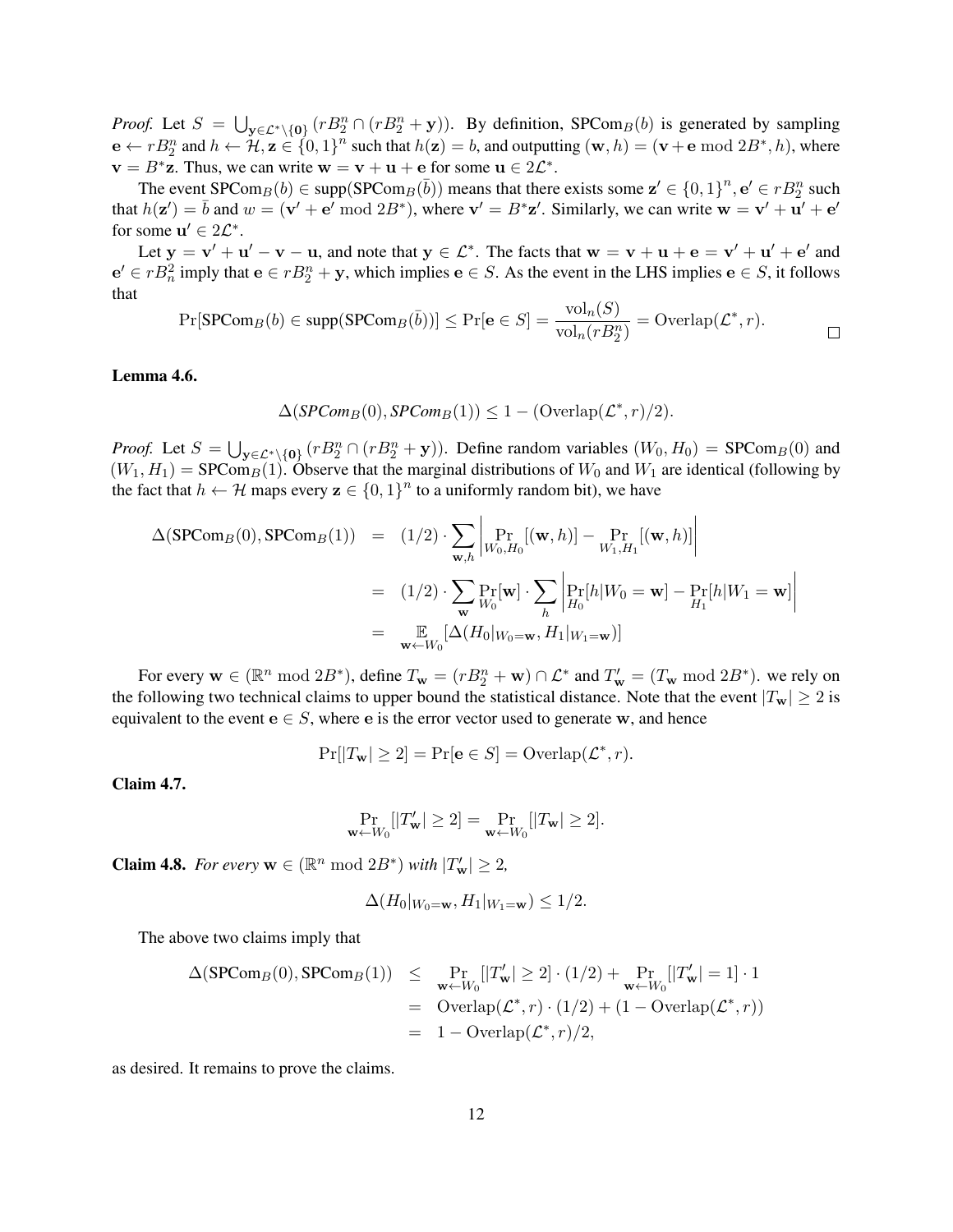*Proof.* (of Claim [4.7\)](#page-12-1) Let  $\{y_1, \ldots, y_t\} = T_w = \mathcal{L}^* \cap (rB2^n + w)$ , where the  $y_i$ s are ordered such that  $||\mathbf{y}_i - \mathbf{w}||_2 \le ||\mathbf{y}_{i+1} - \mathbf{w}||_2$ . By assumption, we have that  $t \ge 2$ . To prove that  $|T'_{\mathbf{w}}| = |T_{\mathbf{w}} \pmod{2B^*}| \ge 2$ , it suffices to show that  $y_1 \neq y_2 \pmod{2B^*}$ . Assume not, then note that  $\bar{y} = \frac{1}{2}$  $\frac{1}{2}(\mathbf{y}_1+\mathbf{y}_2) \in \mathcal{L}^*, \bar{\mathbf{y}} \neq \mathbf{y}_1,$  $\bar{y} \neq y_2$ . Furthermore, by the triangle inequality

$$
\|\bar{\mathbf{y}} - \mathbf{w}\|_2 = \|\frac{1}{2}(\mathbf{y}_1 + \mathbf{y}_2) - \mathbf{w}\|_2 \le \frac{1}{2} \|\mathbf{y}_1 - \mathbf{w}\|_2 + \frac{1}{2} \|\mathbf{y}_2 - \mathbf{w}\|_2 \le \|\mathbf{y}_2 - \mathbf{x}\|_2 \le r
$$

Hence  $\bar{y} \in T_w$ . We now examine two cases. If  $||y_1 - w||_2 = ||y_2 - w||_2$ , then since  $y_1 \neq y_2$ , the above inequality must hold strictly. But then  $\|\bar{\mathbf{y}} - \mathbf{w}\|_2 < \|\mathbf{y}_1 - \mathbf{w}\|_2$ , which contradicts the fact that  $\mathbf{y}_1$  is a closest lattice vector to w. If  $||y_1 - w||_2 < ||y_2 - w||_2$ , then  $||\bar{y} - w||_2 < ||y_2 - w||_2$ , which contradicts that  $y_2$  is a closest lattice vector to  $w$  after  $y_1$ . The claim thus follows.  $\Box$ 

*Proof.* (of Claim [4.8\)](#page-12-2) Let  $T'_{w} = \{v_1, \ldots, v_t\}$  and let  $z_i$  be the coordinates of  $v_i$  with respect to the basis  $B^*$ for every  $i \in [t]$ . Note that by construction, conditioned on w, the random variable  $\mathbf{z} \in \{0,1\}^n$  becomes uniform over the  $\{z_1, \ldots, z_t\}.$ 

Now, consider a probability space  $P$  defined by independent random variables  $(I, H)$ , where I is a uniformly random index in [t] and H is a random hash function in H. Define a random variable  $B = H(\mathbf{z}_I)$ . Note that by the construction, for  $b \in \{0, 1\}$ , the random variable  $H_b|_{W_b=\mathbf{w}}$  has identical distribution to the random variable  $H|_{B=0}$  in P. Thus, our goal can be rephrased as to upper bound  $\Delta(H|_{B=0}, H|_{B=1})$ .

By Bayes' rule,

$$
\Pr[H|_{B=b} = h] = \frac{\Pr[H = h] \Pr[B = b | H = h]}{\Pr[B = b]} = 2 \Pr[H = h] \cdot \frac{\#\{i : h(\mathbf{z}_i) = b\}}{t},
$$

thus

$$
\Delta(H|_{B=0}, H|_{B=1}) = \sum_{h} \Pr[H=h] \frac{|\# \{i : h(\mathbf{z}_i) = 0\} - \# \{i : h(\mathbf{z}_i) = 1\}|}{t}.
$$

Intuitively, since H is a pairwise-independent hash-family, the discrepancy  $\#\{i : h(\mathbf{z}_i) = 0\} - \#\{i :$  $h(\mathbf{z}_i) = 1$  should be small on expectation. We prove this presently.

**Claim 4.9.** *For*  $t \geq 2$ ,  $\mathbb{E}_{h \leftarrow H}[\#\{i : h(\mathbf{z}_i) = 0\} - \#\{i : h(\mathbf{z}_i) = 1\}] \leq \frac{t}{2}$ 2

*Proof.* For  $i \in [t]$ , let  $X_i = (-1)^{h(\mathbf{z}_i)} \in \{-1, 1\}$ . Since  $Pr[h(\mathbf{z}_i) = 0] = Pr[h(\mathbf{z}_i) = 1] = 1/2$ , we have that  $\mathbb{E}[X_i] = 0$  for all  $i \in [t]$ . Furthermore, by pairwise independence we have that  $\mathbb{E}[X_i X_j] =$  $\mathbb{E}[X_i] \mathbb{E}[X_j] = 0$  for distinct  $i, j \in [t]$ . By definition of  $X_i$ , it is easy to verify that

$$
|\#\{i : h(\mathbf{z}_i) = 0\} - \#\{i : h(\mathbf{z}_i) = 1\}| = |\sum_{i=1}^t X_i|.
$$

By Jensen's inequality and pairwise independence, we obtain the inequality

$$
\mathbb{E}\left[\left|\sum_{i=1}^t X_i\right|\right]^2 \le \mathbb{E}\left[\left(\sum_{i=1}^t X_i\right)^2\right] = \sum_{1 \le i,j \le t} \mathbb{E}[X_i X_j] = \sum_{i=1}^t \mathbb{E}[X_i^2] = t
$$

Taking a square root, the above inequality gives us  $\mathbb{E}[|\# \{i : h(\mathbf{z}_i) = 0\} - \# \{i : h(\mathbf{z}_i) = 1\}|] \leq \sqrt{\frac{1}{n}}$ Taking a square root, the above inequality gives us  $\mathbb{E}[|\# \{i : h(\mathbf{z}_i) = 0\} - \# \{i : h(\mathbf{z}_i) = 1\}|] \leq \sqrt{t}$ . Since  $\sqrt{t} \le t/2$  for  $t \ge 4$ , the claim holds for all  $t \ge 4$ .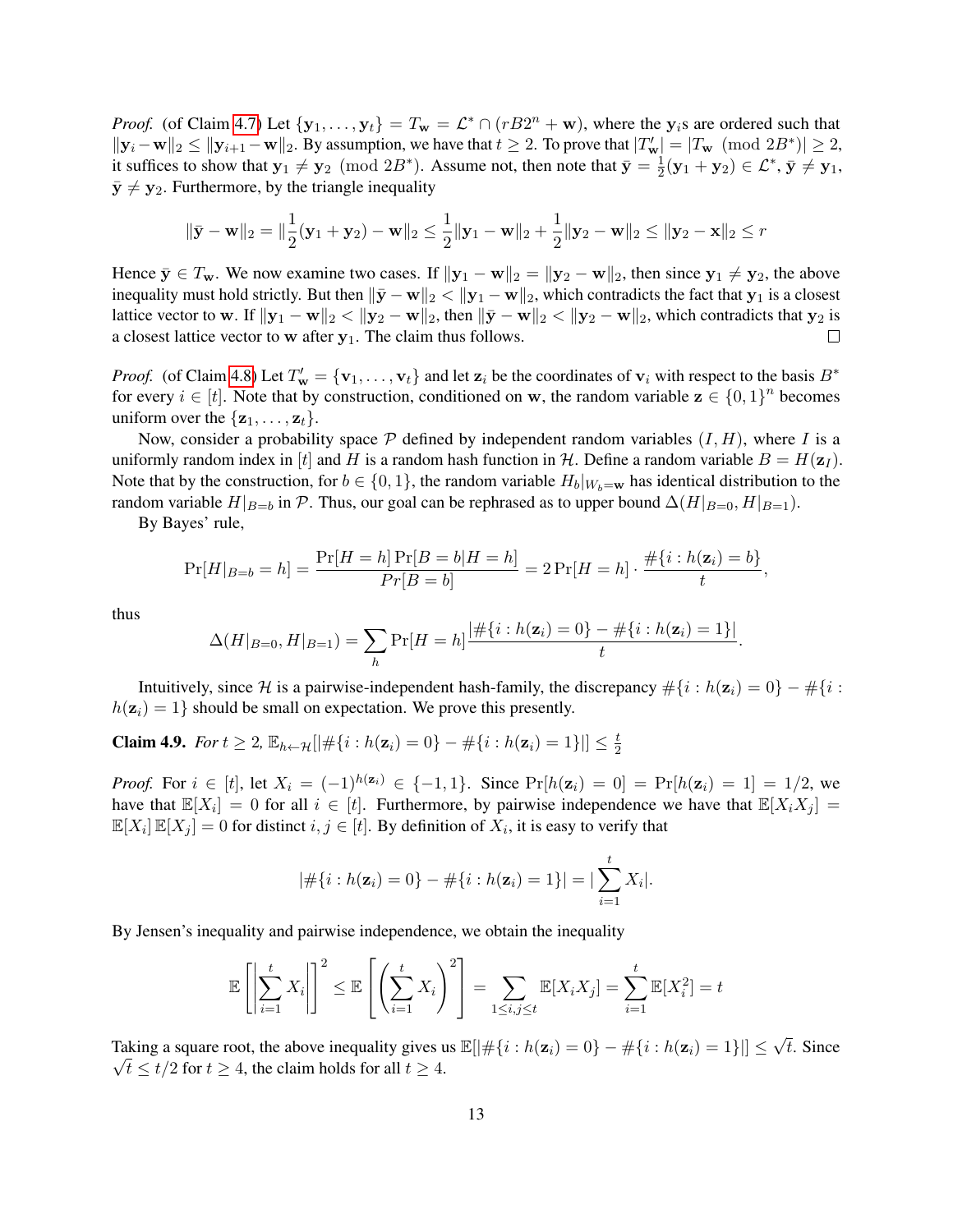It remains to prove the claim for  $t = 2, 3$ . For  $t = 2, h$  acts like a truly random hash function, and hence a direct computation yields

<span id="page-14-1"></span>
$$
\mathbb{E}[|X_1 + X_2|] = 2\Pr[X_1 = X_2] + 0\Pr[X_1 \neq X_2] = 2(1/2) + 0 = 1,
$$
\n(4.1)

as needed. For the case  $t = 3$ , we have that

$$
\mathbb{E}[|X_1 + X_2 + X_3|] = 3 \Pr[X_1 = X_2 = X_3] + 1 \Pr[X_1, X_2, X_3 \text{ not all equal}]
$$
  
= 3 \Pr[X\_1 = X\_2 = X\_3] + 1(1 - \Pr[X\_1 = X\_2 = X\_3]) = 1 + 2 \Pr[X\_1 = X\_2 = X\_3].

By inclusion exclusion we get that

$$
1 = \Pr[\exists X_i = 1] + \Pr[X_1 = X_2 = X_3 = -1]
$$
  
=  $\sum_{i=1}^{3} \Pr[X_i = 1] - \sum_{1 \le i < j \le 3} \Pr[X_i = X_j = 1] + \Pr[X_1 = X_2 = X_3 = 1] + \Pr[X_1 = X_2 = X_3 = -1]$   
=  $\sum_{i=1}^{3} \Pr[X_i = 1] - \sum_{1 \le i < j \le 3} \Pr[X_i = X_j = 1] + \Pr[X_1 = X_2 = X_3]$ 

By rearranging the above equality and using pairwise independence, we get

<span id="page-14-2"></span>
$$
\Pr[X_1 = X_2 = X_3] = 1 - \sum_{i=1}^{3} \Pr[X_i = 1] + \sum_{1 \le i < j \le 3} \Pr[X_i = X_j = 1] = 1 - 3(1/2) + 3(1/4) = \frac{1}{4} \tag{4.2}
$$

Combining Equations [\(4.1\)](#page-14-1) and [\(4.2\)](#page-14-2), we get that  $\mathbb{E}[|X_1 + X_2 + X_3|] = 1 + 2(1/4) = 3/2$ , as needed.  $\Box$ 

From the above claim, we observe that  $\Delta(H|_{B=0}, H|_{B=1}) \leq \frac{t/2}{t} \leq 1/2$  for every  $t \geq 2$  as needed.

Finally, we prove the ID binding and hiding properties of SPCom by Lemma [4.4,](#page-10-2) [4.5,](#page-11-2) and [4.6.](#page-12-0)

<span id="page-14-0"></span>**Lemma 4.10.** *For every*  $\varepsilon$  :  $\mathbb{N} \to [0, 1]$  *such that*  $1/\text{poly}(n) \leq \varepsilon(n) \leq 1/36$ *, SPCom is a non-trivial ID*  ${\it commitment}$  scheme for  $2\cdot (1+\delta)$ -GapSPP $_{\varepsilon,12\varepsilon}$  with  $\delta=\sqrt{\frac{3}{2\eta}}$  $\frac{3}{2n} \ln \frac{4}{\varepsilon}$ *. Specifically, SPCom is* (2 $\varepsilon$ )-binding *for the YES-instances and*  $(1-3\varepsilon)$ -hiding for the NO-instances of  $2\cdot(1+\delta)$ -GapSPP<sub> $\varepsilon,12\varepsilon$ </sub>, respectively.

*Proof.* For YES-instances where  $\eta_{\varepsilon}(\mathcal{L}) \leq 1$ , by Part 1. of Lemma [4.4](#page-10-2) and noting that  $r \geq r_{\varepsilon}$ ,

$$
Overlap(\mathcal{L}, r) \leq 2\varepsilon.
$$

Thus, by Lemma [4.5,](#page-11-2) SPCom is  $(2\varepsilon)$ -binding for the YES-instances. On the other hand, for NO-instances where  $\eta_{\varepsilon}(\mathcal{L}) \geq 2 \cdot (1 + \delta)$ , by Part 2. of Lemma [4.4](#page-10-2) and noting that  $r \geq 2 \cdot (1 + \delta) \cdot r_{\varepsilon}$ ,

$$
Overlap(\mathcal{L}, r) \ge 12\varepsilon/2 = 6\varepsilon.
$$

Thus, by Lemma [4.6,](#page-12-0) Com is  $(1 - 3\varepsilon)$ -hiding for the NO-instances.

Theorem [4.1](#page-9-1) then follows by combining Lemma [4.10](#page-14-0) and Theorem [4.14](#page-17-1) stated in the next section. We remark that our SZK protocol for  $(2 + o(1))$ -GapSPP<sub>1/poly(n)</sub> does not have efficient prover strategy, since we do not know if the problem is in NP or coNP.

 $\Box$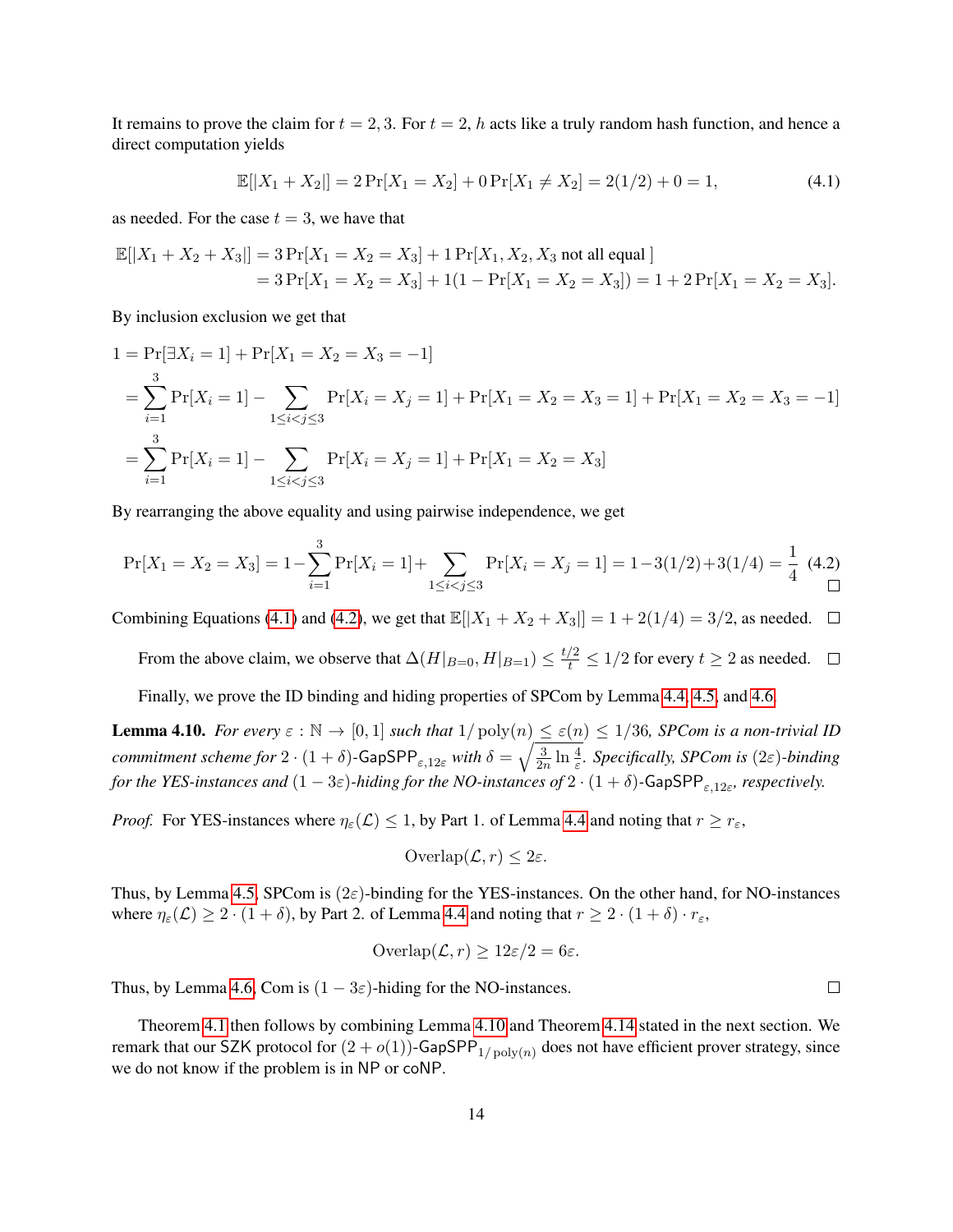#### <span id="page-15-0"></span>4.2 Geometric Lemmas

Here we prove several geometric lemmas with the goal of establishing the ball overlap characterization (Lemma [4.4\)](#page-10-2). The first lemma gives a standard upper bound on the volume of the intersection of two euclidean balls (see [\[Bal97,](#page-24-14) Lemma 2.2], noting that the ball intersection volume is at most twice that of the spherical cap).

<span id="page-15-6"></span>**Lemma 4.11.** For  $r > 0$ , let  $s = r\sqrt{2\pi/n}$ . Then for any  $y \in \mathbb{R}^n$ ,

$$
\frac{\text{vol}_n(rB_2^n\cap (\mathbf{y}+rB_2^n))}{\text{vol}_n(rB_2^n)}\leq 2e^{-\pi\|\frac{\mathbf{y}}{2s}\|^2}.
$$

The following lemma will allows us to transfer lower bounds on the gaussian measure of the overlap region to lower bounds on uniform measure, and will be important in the proof of the ball overlap characterization.

<span id="page-15-7"></span>**Lemma 4.12.** Let  $K \subseteq \mathbb{R}^n$  be a convex body containing the origin. Then for any  $r, s > 0$  we have that

$$
\frac{\gamma_s(rB_2^n\setminus K)}{\gamma_s(rB_2^n)}\leq \frac{\text{vol}_n(rB_2^n\setminus K)}{\text{vol}_n(rB_2^n)}
$$

*Proof.* The plan of the proof is to show that since gaussian measure is more biased towards the origin than the uniform measure, switching from gaussian to uniform pushes measures outside of  $K$ . To make this precise, we note that

<span id="page-15-3"></span>
$$
\frac{\gamma_s(rB_2^n \setminus K)}{\gamma_s(rB_2^n)} = \int_{S^{n-1}} \int_0^r I[t\theta \notin K] \frac{e^{-\pi \frac{t^2}{s}}}{\gamma_s(rB_2^n)s^n} t^{n-1} dt d\theta \tag{4.3}
$$

where  $d\theta$  is the Haar measure on the unit sphere  $S^{n-1} \subseteq \mathbb{R}^n$ . Furthermore, note that

<span id="page-15-4"></span>
$$
\frac{\text{vol}_n(rB_2^n \setminus K)}{\text{vol}_n(rB_2^n)} = \int_{S^{n-1}} \int_0^r I[t\theta \notin K] \frac{1}{\text{vol}_n(rB_2^n)} t^{n-1} dt d\theta \tag{4.4}
$$

Since both the uniform and gaussian measure are spherically symmetric, we must have that

<span id="page-15-1"></span>
$$
\int_0^r \frac{1}{\text{vol}_n(rB_2^n)} t^{n-1} dt = \int_0^r \frac{e^{-\pi(t/s)^2}}{s^n \gamma_s(rB_2^n)} t^{n-1} dt \tag{4.5}
$$

Let  $f, g : [0, r] \to \mathbb{R}_+$  be defined by  $f(t) = \frac{1}{\text{vol}_n(rB_2^n)}$  and  $g(t) = \frac{e^{-\pi(t/s)^2}}{s^n \gamma_s(rB_2^n)}$  $\frac{e^{-\pi(t/s)}}{s^n \gamma_s(rB_2^n)}$ . Since f is constant, g is decreasing, and  $\int_0^r f(t)t^{n-1}dt = \int_0^r g(t)t^{n-1}dt$  (by equation [\(4.5\)](#page-15-1)), there exists  $b \in (0, r)$  such that  $f(t) \leq g(t)$  on  $[0, b]$  and  $f(t) \geq g(t)$  on  $(b, r]$ . Given this geometry, we clearly have that for all  $c \in [0, r]$ 

<span id="page-15-2"></span>
$$
\int_{c}^{r} f(t)t^{n-1}dt \ge \int_{c}^{r} g(t)t^{n-1}dt
$$
\n(4.6)

Since  $K \subseteq \mathbb{R}^n$  is a convex body containing 0, for every line segment  $\{t\theta : 0 \le t \le r\}$ , we have that  $\{t\theta : 0 \le t \le r\} \setminus K = \{t\theta : c \le t \le r\}$  for some  $c > 0$ . From the above inequality (equation [\(4.6\)](#page-15-2)), we now see that

<span id="page-15-5"></span>
$$
\int_0^r I[t\theta \notin K] f(t)t^{n-1}dt \ge \int_0^r I[t\theta \notin K] g(t)t^{n-1}dt \tag{4.7}
$$

for all  $\theta \in S^{n-1}$ . Combining equations [\(4.3\)](#page-15-3) and [\(4.4\)](#page-15-4) with the above inequality [\(4.7\)](#page-15-5) yields the result.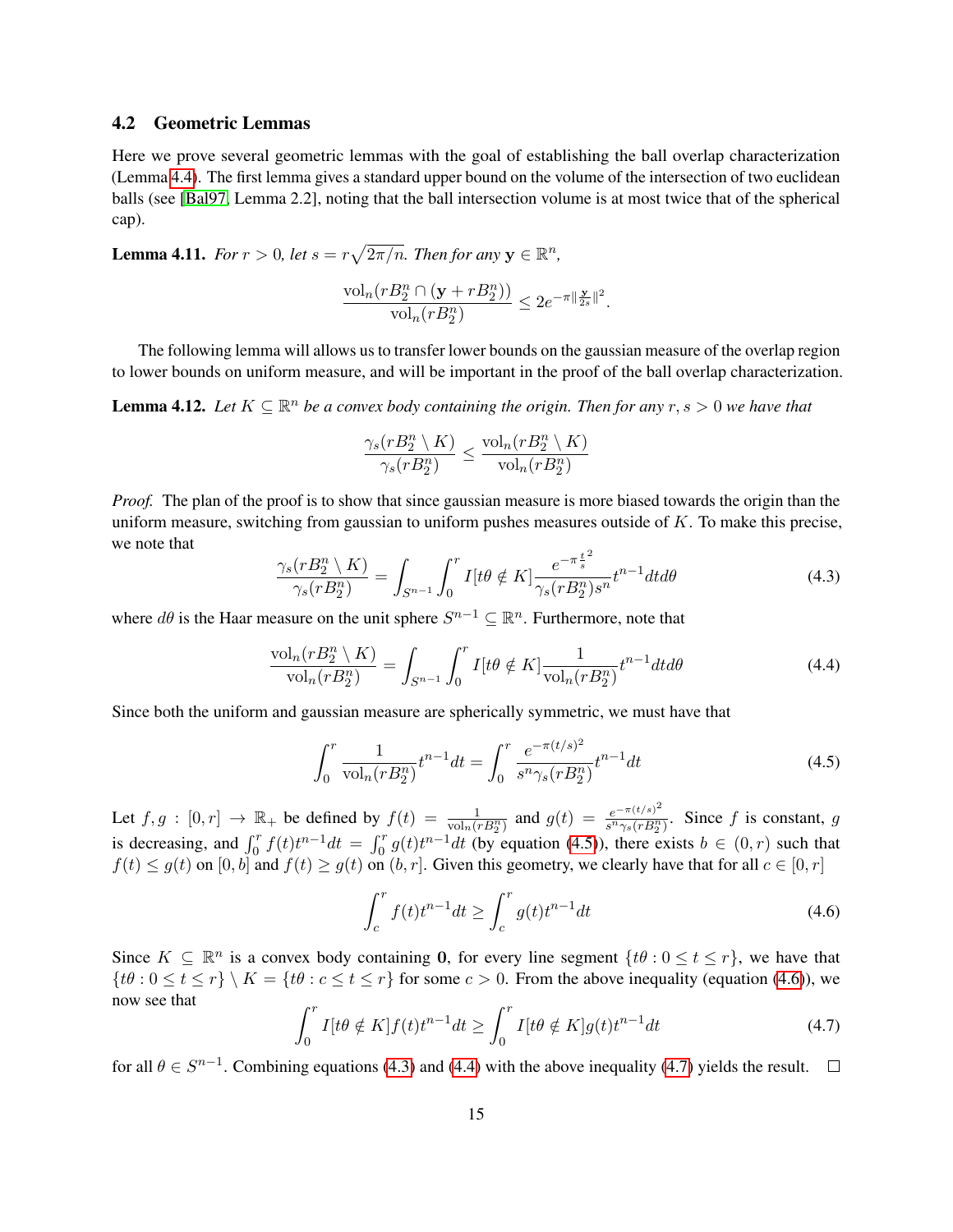The following lemma establishes the necessary bounds for our ball overlap characterization of the smoothing parameter.

<span id="page-16-0"></span>**Lemma 4.13.** Let  $\mathcal L$  denote an *n*-dimensional lattice. For  $r > 0$ ,  $0 < \delta < \frac{1}{4}$  and  $s = r\sqrt{\frac{2\pi}{n}}$  $\frac{2\pi}{n}$ *, the following holds:*

$$
\left(\frac{\rho_{\frac{s}{1+\delta}}(\mathcal{L}\setminus\{\mathbf{0}\})}{\rho_{\frac{s}{1+\delta}}(\mathcal{L})}-e^{-\frac{2n}{3}\delta^2}\right)\leq \text{Overlap}(\mathcal{L},r)\leq 2\rho_{2s}(\mathcal{L}\setminus\{\mathbf{0}\}).
$$

*Proof.* For simplicity of notation, we define  $S = \bigcup_{\mathbf{y} \in \mathcal{L} \setminus \{\mathbf{0}\}} (rB_2^n \cap (rB_2^n + \mathbf{y}))$ , noting that  $\text{Overall}(L, r) =$  $\text{vol}_n(S)/\text{vol}_n(rB_2^n)$ . For the upper bound, by the union bound and Lemma [4.11,](#page-15-6) we have

$$
\frac{\text{vol}_n(S)}{\text{vol}_n(rB_2^n)} \leq \sum_{\mathbf{y}\in \mathcal{L}\setminus\{\mathbf{0}\}} \frac{\text{vol}_n(rB_2^n\cap rB_2^n+\mathbf{y})}{\text{vol}_n(rB_2^n)} \leq \sum_{\mathbf{y}\in \mathcal{L}\setminus\{\mathbf{0}\}} 2e^{-\pi\|\frac{\mathbf{y}}{2s}\|^2} = 2\rho_{2s}(\mathcal{L}\setminus\{\mathbf{0}\})
$$

as needed.

For the lower bound, let  $V = V(\mathcal{L})$ . We claim that  $rB_2^n \setminus V \subseteq S$ . To see this take  $\mathbf{x} \in rB_2^n \setminus V$ . Since  $\mathbf{x} \notin \mathcal{V}$ , there exists  $\mathbf{y} \in \mathcal{L} \setminus \{\mathbf{0}\}\)$  such that  $\|\mathbf{y} - \mathbf{x}\| < \|\mathbf{x}\| \leq r$ . Therefore  $\mathbf{x} \in rB_2^n \cap \mathbf{y} + rB_2^n$  as needed.

Let  $s' = \frac{s}{1+s}$  $\frac{s}{1+\delta}$ . By Lemma [3.4,](#page-8-0) we have that  $\gamma_{s'}(\mathcal{V}) \leq \frac{1}{\rho_{s'}(\mathcal{V})}$  $\frac{1}{\rho_{s'}(\mathcal{L})}$ . Let  $X \in \mathbb{R}^n$  denote the gaussian with distribution  $\gamma$ . By the standard gaussian tailbound (Lemma [2.1\)](#page-6-1), we have that

$$
\gamma_{s'}(\mathbb{R}^n \setminus rB_2^n) = \Pr[\|s'X\|^2 \ge r^2] = \Pr[\|X\|^2 \ge (1+\delta)^2 \frac{n}{2\pi}] \le \Pr[\|X\|^2 \ge (1+2\delta) \frac{n}{2\pi}] \le e^{-\frac{2n}{3}\delta^2}.
$$

Therefore we have that

$$
\gamma_{s'}(rB_2^n \setminus \mathcal{V}) \ge 1 - \gamma_{s'}(\mathbb{R}^n \setminus \mathcal{V}) - \gamma_{s'}(\mathbb{R}^n \setminus rB_2^n) \ge \frac{\rho_{s'}(\mathcal{L} \setminus \{\mathbf{0}\})}{\rho_{s'}(\mathcal{L})} - e^{-\frac{2n}{3}\delta^2}
$$

By Lemma [4.12,](#page-15-7) we have that

$$
\frac{\rho_{s'}(\mathcal{L}\setminus\{\mathbf{0}\})}{\rho_{s'}(\mathcal{L})}-e^{-\frac{2n}{3}\delta^2}\leq \frac{\gamma_{s'}(rB_2^n\setminus \mathcal{V})}{\gamma_{s'}(rB_2^n)}\leq \frac{\text{vol}_n(rB_2^n\setminus \mathcal{V})}{\text{vol}_n(rB_2^n)}\leq \frac{\text{vol}_n(S)}{\text{vol}_n(rB_2^n)}
$$

as needed.

*Proof of Lemma [4.4](#page-10-2) (Ball Overlap Chacterization).* Let  $r_{\varepsilon} = \frac{1}{2\eta_{\varepsilon}(\mathcal{L}^*)}\sqrt{\frac{n}{2\pi}}$  and  $s = \frac{1}{\eta_{\varepsilon}(\mathcal{L}^*)}$ . Note that by definition of s, we have that  $\rho_s(\mathcal{L}) \leq \varepsilon$ . For Part 1, by Lemma [4.13,](#page-16-0) using the fact that  $s = 2r_{\varepsilon} \sqrt{\frac{2\pi}{n}}$  $\frac{2\pi}{n}$ , we get

$$
\operatorname{Overlap}(\mathcal{L}, r_{\varepsilon}) \le 2\rho_s(\mathcal{L}) \le 2\varepsilon.
$$

Furthermore, for every  $0 < r \le r_\varepsilon$ , since  $\eta_\varepsilon(\mathcal{L})$  is a monotonically decreasing function in  $\varepsilon$ ,  $r = r_{\varepsilon'}$  for some  $\varepsilon' \leq \varepsilon$ . Thus,

$$
0 \text{verlap}(\mathcal{L}, r) \le 2\varepsilon' \le 2\varepsilon.
$$

For Part 2, by [4.13](#page-16-0) and the fact that  $2^{-o(n)} \leq \varepsilon \leq 1/3$  and  $\delta = \sqrt{\frac{3}{2n}}$  $\frac{3}{2n}\ln\frac{4}{\varepsilon} < 1/4$ , we get

$$
\text{Overlap}(\mathcal{L}, 2 \cdot (1+\delta) \cdot r_{\varepsilon}) \ge \frac{\rho_s(\mathcal{L}^* \setminus \{0\})}{\rho_s(\mathcal{L}^*)} - e^{-\frac{2n}{3}\delta^2} \ge \frac{\varepsilon}{1+\varepsilon} - \frac{\varepsilon}{4} \ge \frac{\varepsilon}{2}.
$$

Again, for every  $r \ge 2 \cdot (1+\delta)r_{\varepsilon}$ , by the monotonicity of  $\eta_{\varepsilon}(\mathcal{L})$  in  $\varepsilon$ ,  $r = r_{\varepsilon'}$  for some  $\varepsilon' \ge \varepsilon$ , and thus,

$$
Overlap(\mathcal{L}, r) \ge \varepsilon'/2 \ge \varepsilon/2.
$$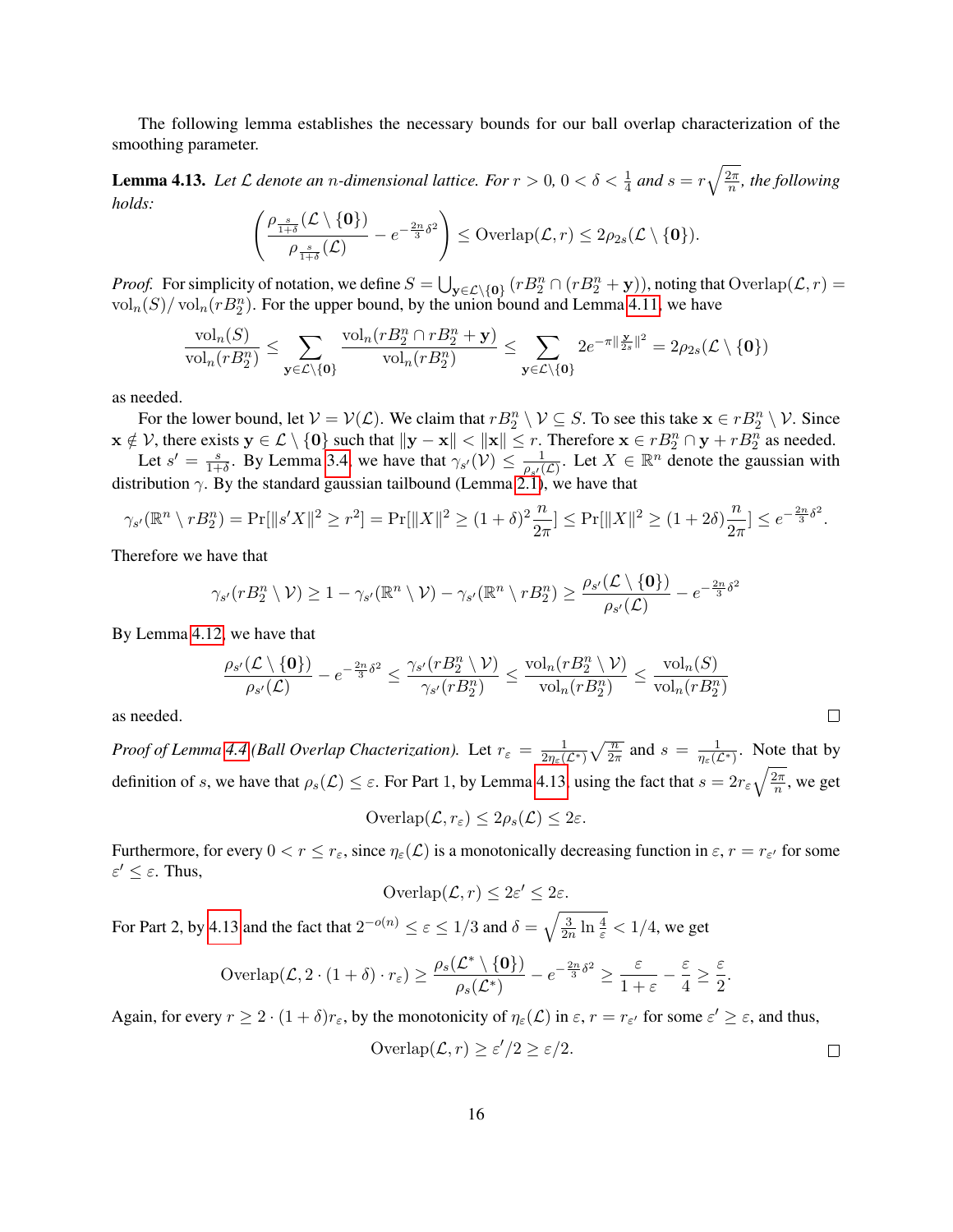#### <span id="page-17-0"></span>4.3 Background and From ID Commitment Schemes to SZK Protocols

An ID commitment scheme Com for a promise problem Π is a commitment scheme that can depend on the instance  $x$  and such that only one of the hiding and binding properties are required to hold, depending on whether  $x$  is an YES or NO instance. Since only one of the hiding and binding properties needs to hold at a time, it is possible to achieve both the statistical hiding and statistical binding properties, and thus useful for constructing SZK protocols.

Typically, one requires the hiding property to hold for the YES instances and the binding property to hold for the NO instances, and such an ID commitment scheme readily gives a SZK protocol with soundness error 1/2. On the other hand, an ID commitment scheme with reverse guarantees, i.e., binding for YES instances and hiding for NO instances, also readily gives a honest verifier SZK protocol, where the verifier commits to a random bit b and the prover's task is to guess the bit b correctly. Furthermore, since the verifier (who is the sender of the ID commitment scheme) is honest, the binding property only needs to hold with respect to the honest sender (referred to as "honest-sender biding property"). Since HVSZK = SZK [\[GSV98\]](#page-25-15), an ID commitment scheme that is honest-sender binding for YES instances and hiding for NO instance is also sufficient for showing that the promise problem is in SZK. Note that since only honest-sender binding property is required, we can without loss of generality assume that a commitment scheme is non-interactive (by letting the sender emulate the receiver and send the emulated view to the receiver). Thus, such a commitment scheme is simply an algorithm.

We observe that, the existing security amplification techniques for regular commitment schemes can be applied to the instance-dependent setting. As a consequence, any ID commitment scheme with "*nontrivial*" honest-sender binding and hiding properties is sufficient to obtain SZK protocols. More precisely, as formally defined in Definition [4.3,](#page-9-2) we consider ID commitment schemes Com with weak  $p$ -hiding and  $q$ -binding properties, where the hiding and binding properties can be broken with "advantage" at most  $p$  and q, respectively, and we say Com is "non-trivial" if  $p + q \le 1 - 1/\text{poly}(n)$ . Known security amplification results for commitment schemes (for the case of statistical security) [\[DKS99\]](#page-24-15) state that any non-trivial commitment scheme can be amplified to one with full-fledge security (i.e., both  $p$  and  $q$  are negligible). The same conclusion holds for ID commitment schemes, and thus to construct a SZK protocol for a language L, it suffice to construct a non-trivial honest-sender binding ID commitment scheme for L.

<span id="page-17-1"></span>Theorem 4.14. *Let* Π *be a promise problem. Suppose there exists a* non-trivial *ID commitment scheme for* Π*, then* Π ∈ SZK*.*

*Proof.* (sketch) The theorem can be proved by applying known technique/results for regular commitment schemes to the instance-dependent setting. Briefly, security amplification of commitment schemes can be done using the following two operations [\[DKS99\]](#page-24-15).

- Repetition. Given Com and  $k \in \mathbb{N}$ , define  $Com'_x(b) = (Com_x(b; r_1), \ldots, Com_x(b; r_k)),$  i.e., concatenation of  $k$  commitments of Com using independent randomness. This amplifies the binding property but degrades the hiding property. Specifically, if Com is  $p$ -hiding and  $q$ -binding, then Com' is  $(1 - (1 - p)^k)$ -hiding and  $q^k$ -binding.
- Sharing. Given Com and  $k \in \mathbb{N}$ , define  $Com'_x(b) = (Com_x(b_1; r_1), \ldots, Com_x(b_k; r_k))$ , where  $b_1, \ldots, b_k$  are chosen randomly subject to  $b_1 \oplus \cdots \oplus b_k = b$ , and  $r_1, \ldots, r_k$  are independent randomness. This amplifies the hiding property but degrades the binding property. Specifically, if Com is p-hiding and q-binding, then Com' is  $p^k$ -hiding and  $1 - (1 - q)^k$ -binding.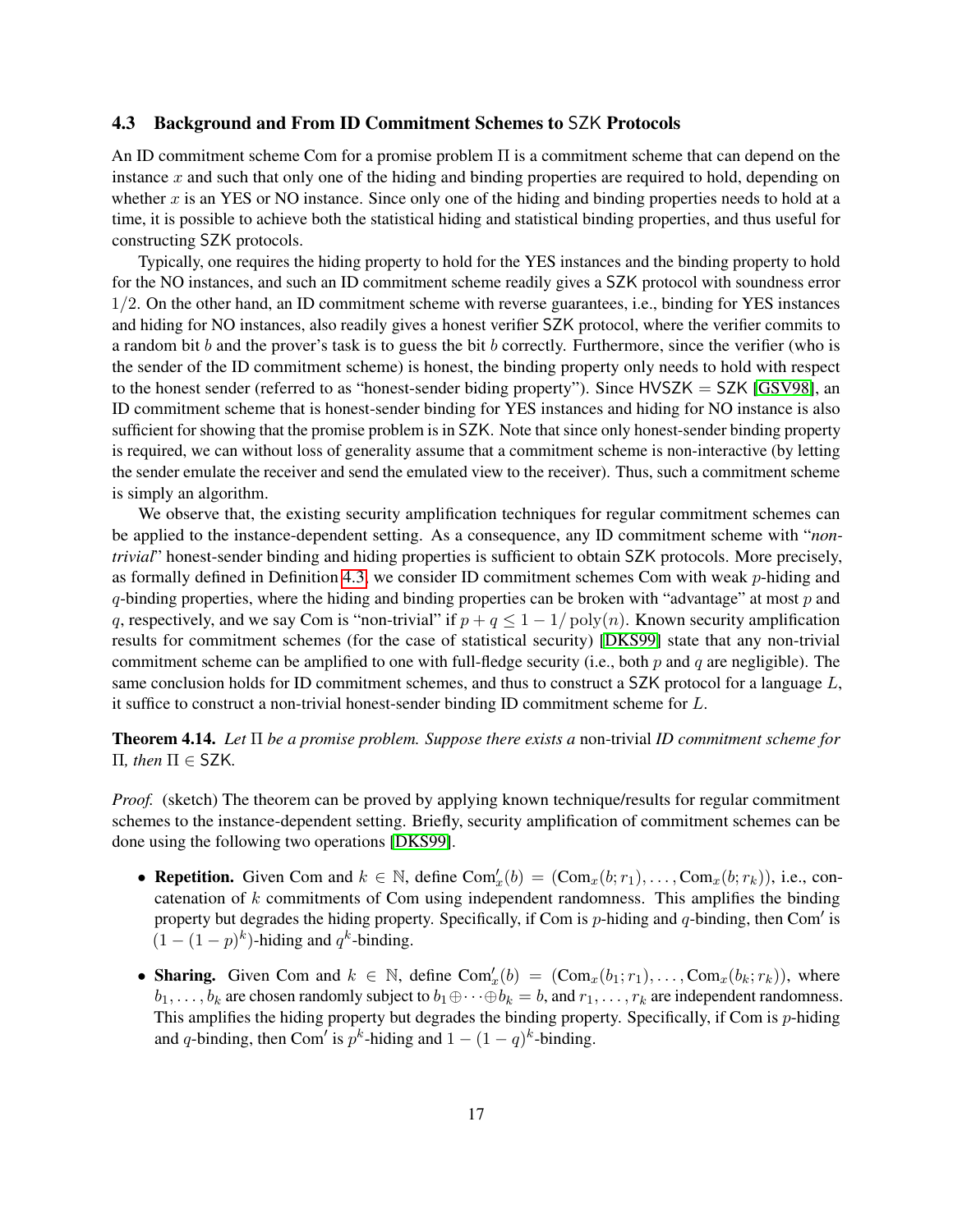It can be shown (as in [\[DKS99\]](#page-24-15)) that as long as  $p + q \leq 1 - 1/poly(n)$ , one can amplify a p-hiding and  $q$ -binding commitment scheme Com to a secure Com' by alternately applying repetition and sharing operations with carefully chosen parameters  $k$ 's, and the resulting Com' calls Com in a black-box way  $poly(n)$  times.

Once we have a secure non-interactive instance-dependent bit-commitment scheme for Π, we can readily construct a two-message honest-verifier SZK protocol for L as follows: On input  $x \in \{0,1\}^n$ ,

- *V* samples random  $b \leftarrow \{0, 1\}$ , computes and sends Com<sub>x</sub>(b) to *P*.
- P sends  $b'$  to V as his guess of b.
- *V* accepts iff  $b' = b$ .

It is not hard to see that the binding and hiding properties translate to the completeness and 1/2-soundness for the protocol, and a simulator can generate the view by emulating V and outputting  $(\text{Com}_r(b), b)$ . Since HVSZK = SZK, we have  $\Pi \in$  SZK.  $\Box$ 

*Remark 4.15.* Interestingly, as a by-product, an SZK-complete problem called "Image Intersection Density" (IID) (defined by [\[BOG03\]](#page-24-16) and proved to be SZK-complete by [\[CCKV08\]](#page-24-17)) can naturally be interpreted as a weak ID bit-commitment scheme as defined in Definition [4.3,](#page-9-2) which allows us to (immediately) obtain an optimal "polarization" result to the problem.

Specifically, the input to the IID problem is two distributions  $(X, Y)$  specified by circuits, where the YES instance satisfying  $\Delta(X, Y) \le a$  and the NO instance satisfying  $Pr[X \notin supp(Y)] \ge b$  and  $Pr[Y \notin supp(X)] \ge b$ , where  $a, b \in (0, 1)$  are parameters of the problem. By defining X and Y as commitment to 0 and 1 respectively, the condition to YES instance corresponds to statistical a-hiding and the condition to NO instance corresponds to statistical honest-sender  $(1 - b)$ -binding.<sup>[6](#page-18-1)</sup> Interpreting the IID problem as a weak ID bit-commitment scheme makes it natural to apply the security amplification result of commitment schemes [\[DKS99\]](#page-24-15), which gives an optimal polarization result of the problem, stating that the IID problem with parameters  $a(n) - b(n) \ge 1/\text{poly}(n)$  is complete for SZK. This improves the previous known result in [\[CCKV08\]](#page-24-17), which holds for constants  $a > b$ . In fact, the security amplification and polarization techniques exploit identical operations. The stronger result from the security amplification literature is obtained by applying the repetition and sharing operations more carefully.

## <span id="page-18-0"></span>5 Applications to Worst-case to Average-case Reductions

Our study of GapSPP has natural applications to the context of worst-case to average case reductions. In particular, we show that we can relate the hardness of average-case hard learning with error (LWE) problems and worst-case hard GapSPP problems with a tighter connection factor. Our result directly implies the worst-case to average-case result from GapSVP to LWE obtained by Regev [\[Reg05\]](#page-25-3) and Peikert [\[Pei09\]](#page-25-11). First we review the LWE problem.

**Definition 5.1 (Learning with Error Problem [\[Reg05\]](#page-25-3)).** Let  $q = q(n) \in \mathbb{N}$ ,  $\alpha = \alpha(n) \in (0,1)$ . Let  $\Phi_{\alpha}$ be the distribution on  $[0, 1)$  obtained by drawing a sample from the Gaussian distribution with standard deviation  $\alpha$  and reducing it modulo 1. Define  $A_{s,\Phi_\alpha}$  to be the distribution on  $\mathbb{Z}_q^n\times[0,1)$  obtained by choosing

<span id="page-18-1"></span><sup>6</sup>The binding and hiding properties hold for reverse instances, but one can instead consider the complement of the IID problem to obtain a consistent definition since SZK is close under complement.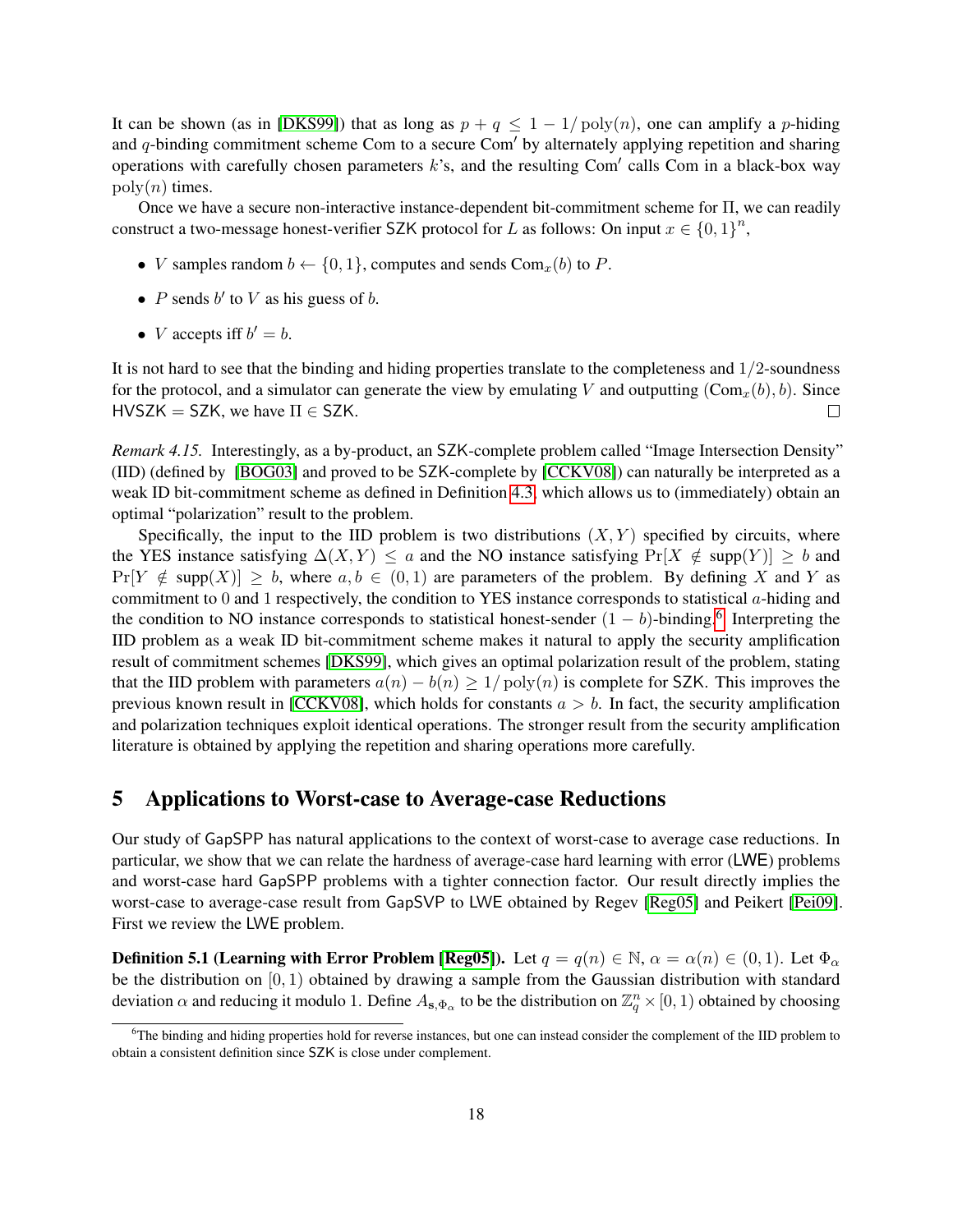a vector  $\mathbf{a} \in \mathbb{Z}_q^n$  uniformly at random, choosing an error term  $e \leftarrow \Phi_\alpha$ , and outputting  $(\mathbf{a}, \langle \mathbf{a}, \mathbf{s} \rangle / q + e)$ where the addition is performed in modulo 1.

The goal of the learning with errors problem LWE<sub>q, $\alpha$ </sub> in n dimensions is, given access to any desired  $poly(n)$  numbers of samples from  $A_{s, \Phi_{\alpha}}$  for a random  $s \leftarrow \mathbb{Z}_q^n$ , to find s (with overwhelming probability).

Following [\[Reg05,](#page-25-3) [Pei09\]](#page-25-11), we use the bounded decoding BDD problem as an intermediate step in our reduction. Here we instead parameterize the  $\alpha$ -BDD problem with  $\alpha$  relative to the smoothing parameter (as opposed to the shortest vector used in literature); this is essential for us to obtain tighter reduction for GapSPP.

**Definition 5.2 (Bounded Distance Decoding Problem (** $\alpha$ **-BDD<sub>** $\epsilon$ **</sub>)). Given a lattice basis B and a vector** t such that  $dist(t, \mathcal{L}(B)) < \alpha/\eta_{\varepsilon}(\mathcal{L}(B)^*)$ , find the lattice vector  $v \in \mathcal{L}(B)$  such that  $dist(t, v) \le$  $\alpha/\eta_{\varepsilon}(\mathcal{L}(B)^{*}).$ 

We recall the following Lemma from Regev [\[Reg05\]](#page-25-3) and Peikert [\[Pei09\]](#page-25-11) that reduce solving worst-case BDD problem to solving LWE through quantum and classic reductions, respectively.

**Lemma 5.3 ([\[Reg05,](#page-25-3) [Pei09\]](#page-25-11)).** *Let*  $q(n) \in \mathbb{N}$ ,  $\alpha(n) \in (0, 1)$ ,  $\varepsilon(n)$  *be a negligible function such that*  $\alpha \cdot q >$  $2\sqrt{n}$ . There exists a PPT quantum reduction from solving  $\alpha/2$ -BDD<sub> $\varepsilon$ </sub> in the worst case (with overwhelming *probability) to solving* LWE<sub>q, $\alpha$ </sub> *using*  $\text{poly}(n)$  *samples.* 

If in addition  $q\geq 2^{n/2}$ , then there exists a classical reduction from solving  $\alpha/2\text{-BDD}_\varepsilon$  in the worst case *(with overwhelming probability) to solving* LWE<sub>q, $\alpha$ </sub> *using* poly $(n)$  *samples.* 

We note that the reason  $\varepsilon = \text{negl}(n)$  in the above Lemma is to guarantee that the LWE samples generated during the reduction are within neglible statistical distance from "true" LWE samples.

We now establish a new result that relates BDD and GapSPP. Our new observation is that the prover in the GGG protocol (Algorithm [1\)](#page-7-3) can be implemented by a BDD oracle. Thus, if one has a BDD solver, one can solve the GapSPP problem. We note that we only need the BDD oracle to work for YES instances, and hence we require  $\varepsilon_Y = \text{negl}(n)$  while leaving  $\varepsilon_N = \frac{1}{\text{poly}}$  $\frac{1}{\text{poly}(n)}$ . More precisely, we have the following lemma.

**Lemma 5.4.** *Let*  $\alpha(n) \in (0,1)$ *,*  $\varepsilon_Y(n) \in \text{negl}(n)$  *and*  $\varepsilon_N \in 1/\text{poly}(n)$ *. There exists a PPT Turing reduction from solving*  $\sqrt{n}/\alpha$ - GapSPP<sub> $\varepsilon_Y$ , $\varepsilon_N$  *to solving*  $\alpha$ -BDD<sub> $\varepsilon_Y$ </sub>.</sub>

*Proof.* For convenience, we scale the  $\sqrt{n}/\alpha$ -GapSPP problem so that YES instances have  $\eta_{\varepsilon_Y}(\mathcal{L}) \le \alpha/\sqrt{n}$ , *Froof.* For convenience, we see the  $\sqrt{n}/\alpha$ -staps F problem so that TES instances have  $\eta_{\varepsilon_Y}(L) \le \alpha/\sqrt{n}$ , and NO instances have  $\eta_{\varepsilon_N}(L) > 1$ . Let B be an input of the problem  $\sqrt{n}/\alpha$ -GapSPP. We run the GGG protocol as Algorithm [1](#page-7-3) on input B, where the prover's strategy is implemented using the  $\alpha$ -BDD<sub> $\epsilon_Y$ </sub> solver. Then we output the verifier's decision.

Now we describe the analysis. For NO instances, by an identical analysis to Theorem [3.1,](#page-7-2) the above algorithm rejects with probability at least  $\varepsilon_N/(1 + \varepsilon_N) > 1/\text{poly}(n)$ . For YES instances, we observe that the optimal prover's strategy can be emulated if  $\|\mathbf{x}\|$  is less than the BDD decoding distance  $\alpha/\eta_{\varepsilon_Y}(\mathcal{L}) \geq \sqrt{n}$ . By the Gaussian tail bound as Lemma [2.1,](#page-6-1) we have  $Pr[\Vert x \Vert] \ge \sqrt{n}] < e^{-\Omega(n)}$ . Recall that by Lemma [3.4,](#page-8-0) in GGG protocol the verifier rejects the optimal prover with probability  $1 - \gamma_1(\mathcal{V}(\mathcal{L}^*)) \le \rho_2(\mathcal{L}^* \setminus 0) \le \varepsilon_Y$ . Thus, by a union bound the algorithm rejects with probability at most  $\varepsilon_Y + e^{-\Omega(n)} \le \text{negl}(n)$ .

<span id="page-19-0"></span>Putting together the above lemmas, we obtain a tighter worse-case to average-case reduction from GapSPP to LWE.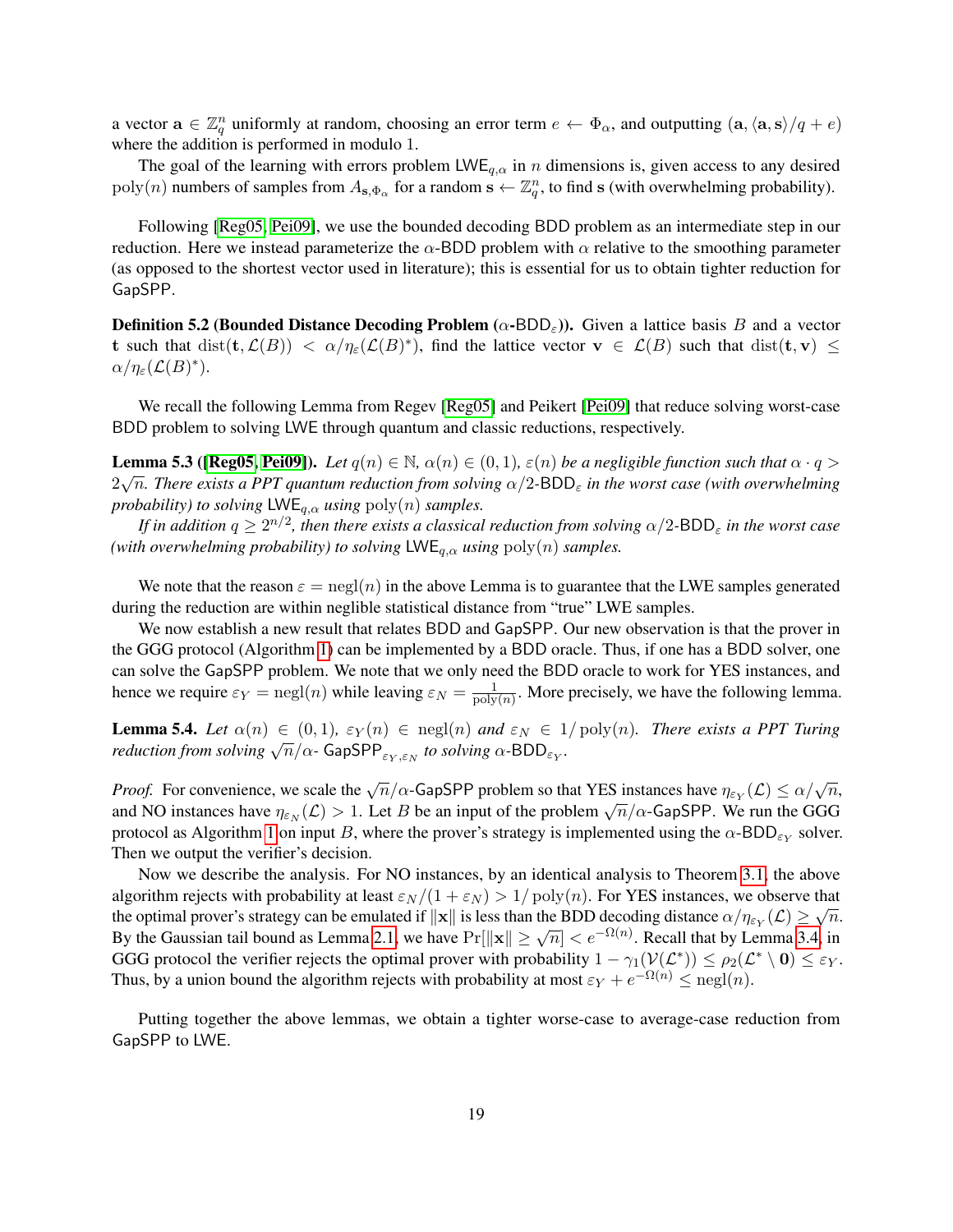**Theorem 5.5.** *Let*  $q(n) \in \mathbb{N}$ ,  $\alpha(n) \in (0, 1)$ ,  $\varepsilon_Y(n) \in \text{negl}(n)$  *and*  $\varepsilon_N \in 1/\text{poly}(n)$  *such that*  $\alpha \cdot q > \alpha$  $2\sqrt{n}$ . There exists a PPT quantum reduction from solving  $2\sqrt{n}/\alpha$ - GapSPP  $_{\varepsilon_Y,\varepsilon_N}$  in the worst case (with *overwhelming probability) to solving*  $LWE_{a,\alpha}$  *using*  $poly(n)$  *samples.* 

*If in addition*  $q \ge 2^{n/2}$ , then there exists a classical reduction from solving  $2\sqrt{n}/\alpha$ - GapSPP<sub> $\varepsilon_Y, \varepsilon_N$ </sub> in the *worst case (with overwhelming probability) to solving*  $LWE_{q,\alpha}$  *using*  $poly(n)$  *samples.* 

*Remark 5.6.* By using the following relation of shortest vectors and smoothing parameters by Micciancio and Regev [\[MR04\]](#page-25-2): √

$$
\frac{\sqrt{\log(1/\varepsilon)}}{\sqrt{\pi}\lambda_1(\mathcal{L}^*)}\leq \eta_\varepsilon(\mathcal{L})\leq \frac{\sqrt{n}}{\lambda_1(\mathcal{L}^*)}\text{ for }\varepsilon\in [2^{-n},1],
$$

the above theorem implies that there exists a corresponding PPT quantum/classical reduction from  $\left(c\frac{n}{c}\right)$  $\frac{n}{\alpha\sqrt{\log n}}$ )-GapSVP to  $LWE_{q,\alpha}$  for any constant  $c > 0$ .

# <span id="page-20-0"></span>6 Co-AM Protocol for GapSPP

<span id="page-20-1"></span>In this section, we describe an co-AM protocol for GapSPP. Formally, we establish the following:

**Theorem 6.1.** *For any*  $\alpha \geq 1/\text{poly}(n)$  *and*  $\epsilon_Y$ ,  $\epsilon_N$  *such that*  $\epsilon_N \geq (1 + 1/\text{poly}(n)) \cdot \epsilon_Y$ *, we have*  $(1 + \alpha)$ *-* $\mathsf{GapSPP}_{\varepsilon_Y,\varepsilon_N}\in\mathsf{coAM}.$ 

By applying Corollary [2.5,](#page-7-0) we obtain the following upper bound on the complexity of  $\gamma$ -GapSPP<sub> $\varepsilon$ </sub>.

**Corollary 6.2.** *For every*  $\varepsilon$  :  $\mathbb{N} \to (0, 1)$  *such that*  $\varepsilon(n) < 1 - 1/\text{poly}(n)$ *, we have*  $(1 + o(1))$ -GapSPP<sub> $\varepsilon$ </sub>  $\in$ coAM*.*

Our main tool is the classic set size lower bound protocol by Goldwasser and Sipser [\[GS86\]](#page-25-8). We use this protocol to show that the smoothing parameter should be at least as large as some quantity. To show that  $\eta(\mathcal{L})$  is large, equivalently we are showing that the discrete Gaussian weights are large for the points in  $\mathcal{L}^*$  $\eta(z)$  is targe, equivalently we are showing that the discrete Gaussian weights are large for inside the  $\sqrt{n}$  ball<sup>[7](#page-20-2)</sup>. (The Gaussian weights outside the ball becomes exponentially small.)

The set size lower bound protocol gives a very accurate approximation of lattice points inside the  $\sqrt{n}$ ball, but its set size is not sufficient to approximate the Gaussian weights. The two points inside the ball could have lengths that differ a lot, and thus their Gaussian weights differ even more. Our new observation is that we can partition the  $\sqrt{n}$  ball into different shells (con-centered at 0), and then use the set size protocol to approximate the number of lattice points lying in each shell. Since every point in the same shell has roughly the same length and thus Gaussian weight, we can approximate the total Gaussian weights in a shell according to the size. Thus, summing up the Gaussian weight of each shell, we are able to approximate the  $\alpha$  Gaussian weights inside the  $\sqrt{n}$  ball. Thus, we are able to show that the Gaussian weights inside the ball are large, and thus  $\eta$  is large.

First we describe the set size lower bound protocol:

Definition 6.3 (Set size lower bound protocol [\[GS86\]](#page-25-8)). Let V be a probabilistic polynomial time verifier, and P be a (computationally unbounded) prover. Let  $S \subseteq \{0,1\}^n$  be a set whose membership can be efficiently certified. The two parties hold common inputs  $1^n$  and  $K \in \mathbb{N}$ .

We say  $\langle P, V \rangle$  is a  $(1 - \gamma)$ -approximation protocol of the set size  $|S|$  if the following conditions hold:

<span id="page-20-2"></span><sup>&</sup>lt;sup>7</sup>Actually the radius needs to depend on the parameter  $\varepsilon_Y$ . Here for simplicity we think  $\varepsilon_Y$  as a constant.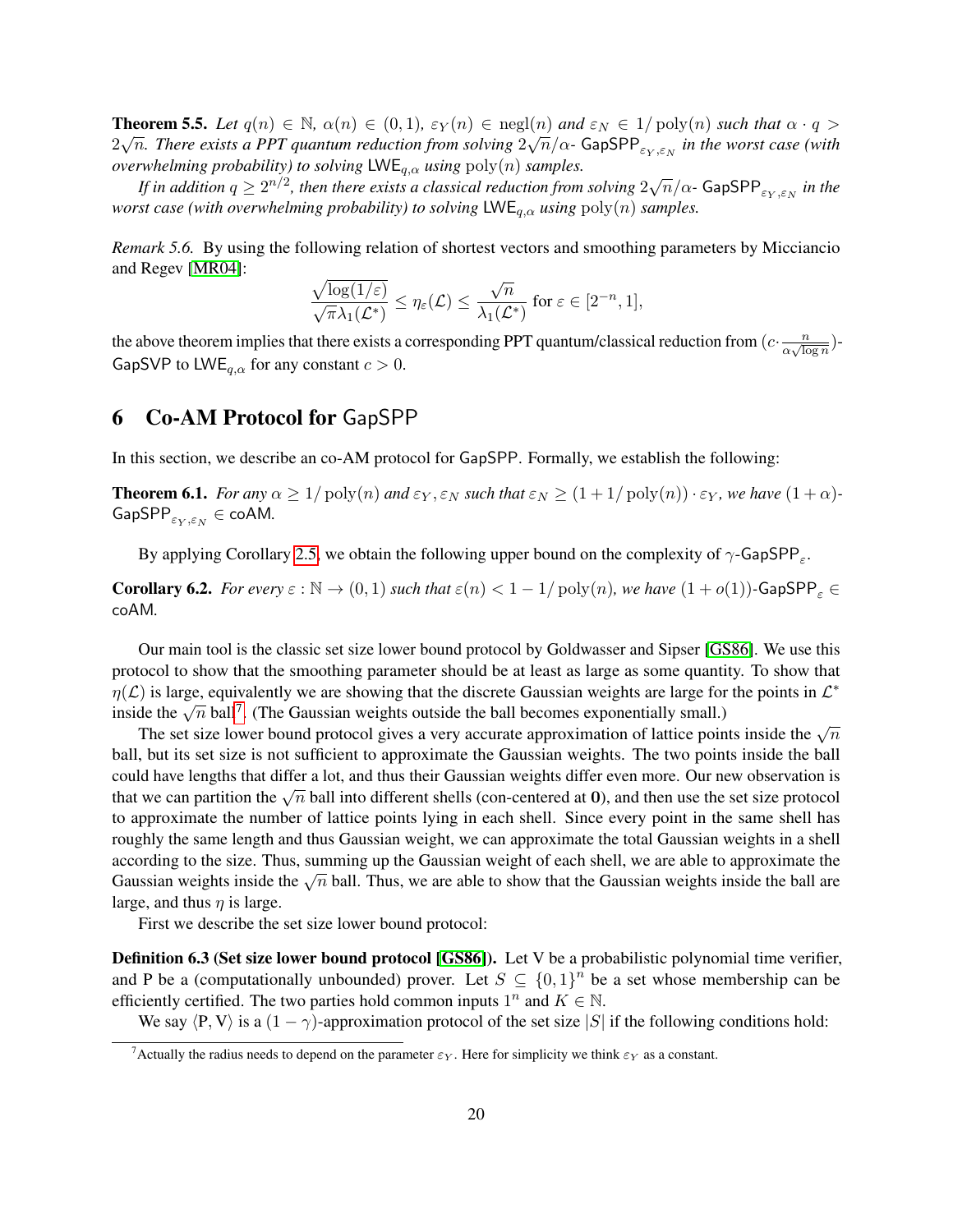- (Completeness) If  $|S| \ge K$ , then V will always accept.
- (Soundness) If  $|S| < (1 \gamma) \cdot K$ , then V will accept with probability at most negl(n) for some negligible function  $negl(\cdot)$ .

Now we recall the classic construction of the set size lower bound protocol:

**Theorem 6.4 ([\[GS86\]](#page-25-8)).** For any set  $S \in \{0,1\}^n$  whose membership can be efficiently certified, and any  $\gamma = 1/\text{poly}(n)$ , there exists a public-coin, 2-round  $(1 - \gamma)$ -approximation protocol of the set size |S|.

*Moreover, for any*  $k = \text{poly}(n)$ *, we can run the protocol k-times in parallel for k set-number pairs*  $\{(S_i, K_i)\}_{i \in [k]}$ , and the resulting protocol has perfect completeness and negligible soundness error. Here *soundness error means the probability that there exists some*  $i^* \in [k]$  *such that*  $|S_i| \leq (1 - \gamma) \cdot K_i$  *but* V *accepts.*

*Proof of Theorem [6.1.](#page-20-1)* To show the theorem, we first describe a coAM protocol  $\langle P, V \rangle$  in the following. Note that the verifier in a coAM protocol must accept the NO instances and reject the YES instances of  $(1 + \alpha)$ -GapSPP<sub> $\varepsilon_Y, \varepsilon_N$ </sub>. For convenience, the YES or NO instances here are with respect to the GapSPP problem, so the completeness means the verifier accepts any NO instance, and the soundness means he rejects any YES instance.

Let B be an *n*-dimensional basis of a lattice  $\mathcal L$  as input to the prover and verifier, satisfying either  $\eta_{\varepsilon_N}(\mathcal{L}) \geq (1+\alpha)$  (NO instance) or  $\eta_{\varepsilon_Y}(\mathcal{L}) \leq 1$  (YES instance), where  $\alpha \geq 1/\text{poly}(n)$ ,  $\varepsilon_N \geq (1+\alpha)$  $1/\text{poly}(n)$ ) ·  $\varepsilon_Y$ . The prover and the verifier agree on the following parameters:

**Parameters.** Let  $R = n \cdot (1 + \log(1/\varepsilon_Y)), 1 - \beta = \frac{2\varepsilon_Y}{\varepsilon_Y + \varepsilon_Y}$  $\frac{2\varepsilon_Y}{\varepsilon_Y + \varepsilon_N}$ , and let  $T = \lceil \frac{\log \sqrt{R}}{\log(1 + \alpha)} \rceil$  $\frac{\log \sqrt{R}}{\log(1+\alpha)}$ . We know for  $\alpha \geq 1/\text{poly}(n)$  being noticeable, we have T bounded by some polynomial, i.e.  $T \leq \text{poly}(n)$ . Then we define spaces  $S_0 \stackrel{\text{def}}{=} \{ \mathbf{v} \in \mathcal{L}^* : 0 < ||\mathbf{v}|| \le 1 \}$ , and  $S_i \stackrel{\text{def}}{=} \{ \mathbf{v} \in \mathcal{L}^* : (1 + \alpha)^{i-1} < ||\mathbf{v}|| \le (1 + \alpha)^i \}$ , for we define spaces  $S_0 - \{v \in \mathcal{L} : 0 \le ||v|| \le 1\}$ , and  $S_i - \{v \in \mathcal{L} : (1 + \alpha) \le ||v|| \le (1 + \alpha)\}$ , for  $i \in [T]$ . Pictorially, these  $S_i$ 's form a partition of space inside the region of  $\sqrt{R}B_2^n$ . Each  $S_i$  is a shell that contains lattice points from length  $(1 + \alpha)^{i-1}$  to  $(1 + \alpha)^i$ .

Then  $\langle P, V \rangle$  does the following:

- P sends  $K_0, K_1, K_2, \ldots K_T \in \mathbb{N}$  as claims of the sizes of  $S_0, S_1, S_2, \ldots, S_T$ .
- Then for each pair  $(S_i, K_i)$ , P and V run the  $(1 \beta)$ -approximation protocol as its subroutine. These T approximation protocols are run in parallel. Note that  $\frac{2\varepsilon_Y}{\varepsilon_Y + \varepsilon_N} \leq 1 - 1/\text{poly}(n)$  since  $\varepsilon_N \geq (1 + 1/\text{poly}(n)) \cdot \varepsilon_Y$ . Thus,  $1 - \beta \leq 1 - 1/\text{poly}(n)$ , which is within the range of parameters of the set size lower bound.
- In the end, V accepts if and only if all the approximation subprotocols are accepted, and  $\sum_{0 \le i \le T} K_i$ .  $e^{-\pi(1+\alpha)^{2i}} \geq (\varepsilon_Y + \varepsilon_N)/2.$

It is easy to see that the verifier can be implemented in probabilistic polynomial time. It remains to show the completeness and soundness. We show them by the following two claims:

Claim 6.5. *If* B *is a NO instance, V will always accept the honest prover's strategy.*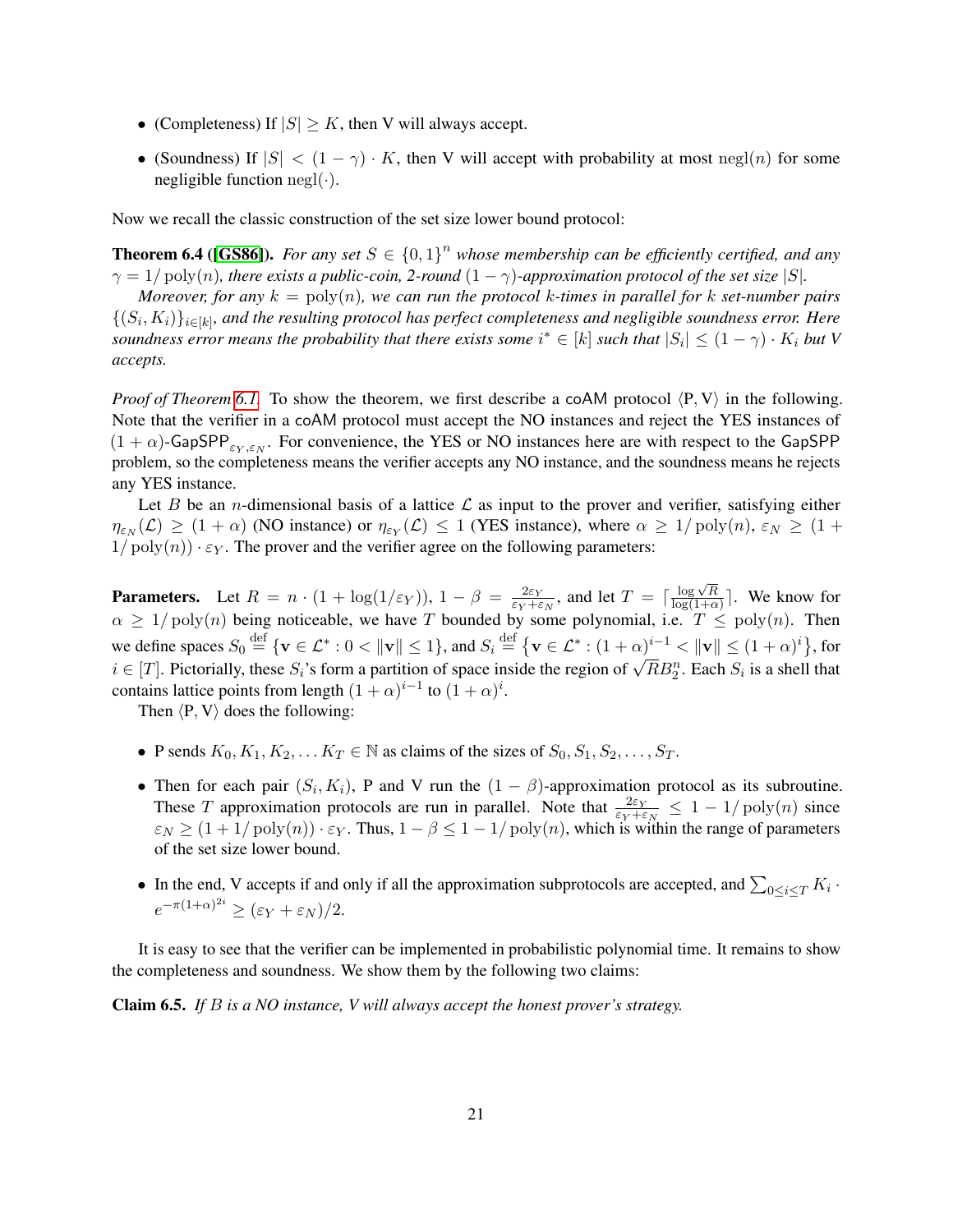*Proof.* Let  $K_0, K_1, \ldots, K_T$  be the values of the set sizes  $S_0, S_1, \ldots, S_T$ , as the honest prover will always send the correct values. From the promise of NO instances, we know  $\eta_{\varepsilon_N}(\mathcal{L}) \geq (1+\alpha)$ , which implies

$$
q \stackrel{\text{def}}{=} \sum_{\mathbf{v} \in \mathcal{L}^* \setminus \{\mathbf{0}\}} e^{-\pi (1+\alpha)^2 \|\mathbf{v}\|^2} \ge \varepsilon_N.
$$

By rearranging the order of summation, we have

$$
q = \sum_{0 \le i \le T} \sum_{\mathbf{v} \in S_i} e^{-\pi (1+\alpha)^2 \|\mathbf{v}\|^2} + \sum_{v \in \mathcal{L}^* \setminus (\sqrt{R} \cdot B_2^n)} e^{-\pi (1+\alpha)^2 \|\mathbf{v}\|^2}
$$
  
\n
$$
\le \sum_{0 \le i \le T} \sum_{\mathbf{v} \in S_i} e^{-\pi (1+\alpha)^2 \|\mathbf{v}\|^2} + 2^{-n} \cdot \varepsilon_Y
$$
  
\n
$$
\le \sum_{0 \le i \le T} K_i \cdot e^{-\pi (1+\alpha)^{2i}} + 2^{-n} \cdot \varepsilon_Y.
$$

The first equality comes from the rearrangement; the second line is a tail bound inequality by Lemma [2.1](#page-6-1) by plugging suitable parameters; the last inequality is by the fact that  $v \in S_i$  implies  $\|v\| \ge (1 + \alpha)^{i-1}$  for  $i \in [T]$ .

Then we have

$$
\sum_{0 \le i \le T} K_i \cdot e^{-\pi (1+\alpha)^{2i}} \ge \varepsilon_N - 2^{-n} \cdot \varepsilon_Y \ge (\varepsilon_Y + \varepsilon_N)/2,
$$

for all sufficiently large n's. This follows by the fact that  $\varepsilon_N \geq (1 + 1/\text{poly}(n)) \cdot \varepsilon_Y$ , and a straightforward examination. Thus, the verifier will always accept.  $\Box$ 

Claim 6.6. *If* B *is a YES instance, then no prover can convince the verifier with probability better than a negligible quantity.*

*Proof.* From the promise of YES instances, we know  $\eta_{\varepsilon_Y}(\mathcal{L}) \leq 1$ , which implies

$$
q \stackrel{\text{def}}{=} \sum_{\mathbf{v} \in \mathcal{L}^* \setminus \{\mathbf{0}\}} e^{-\pi ||v||^2} \le \varepsilon_Y.
$$

Similarly, we rearrange the order of summation and get

$$
q = \sum_{0 \le i \le T} \sum_{\mathbf{v} \in S_i} e^{-\pi \|\mathbf{v}\|^2} + \sum_{\mathbf{v} \in \mathcal{L}^* \setminus (\sqrt{R} \cdot B_2^n)} e^{-\pi \|\mathbf{v}\|^2}
$$
  
\n
$$
\ge \sum_{0 \le i \le T} \sum_{\mathbf{v} \in S_i} e^{-\pi \|\mathbf{v}\|^2}
$$
  
\n
$$
\ge \sum_{0 \le i \le T} |S_i| \cdot e^{-\pi (1+\alpha)^{2i}}.
$$

Suppose the prover sends some  $K_0, K_1 \ldots K_T$  such that  $\sum_{0 \leq i \leq T} K_i \cdot e^{-\pi (1+\alpha)^{2i}} \geq (\varepsilon_Y + \varepsilon_N)/2,$  it must be the case that  $\exists i^* \in [T]$  such that  $\frac{\varepsilon_Y}{(\varepsilon_Y + \varepsilon_N)/2} K_i = (1 - \beta) \cdot K_i \geq |\varepsilon_j|$  from a simple counting argument. By the soundness of the  $(1-\beta)$ -approximation protocol, the verifier will catch this with probability  $(1-negl(n))$ . Hence the verifier accepts a YES instance with only negligible probability.  $\Box$ 

Together with the two claims, the proof of the theorem is complete.

 $\Box$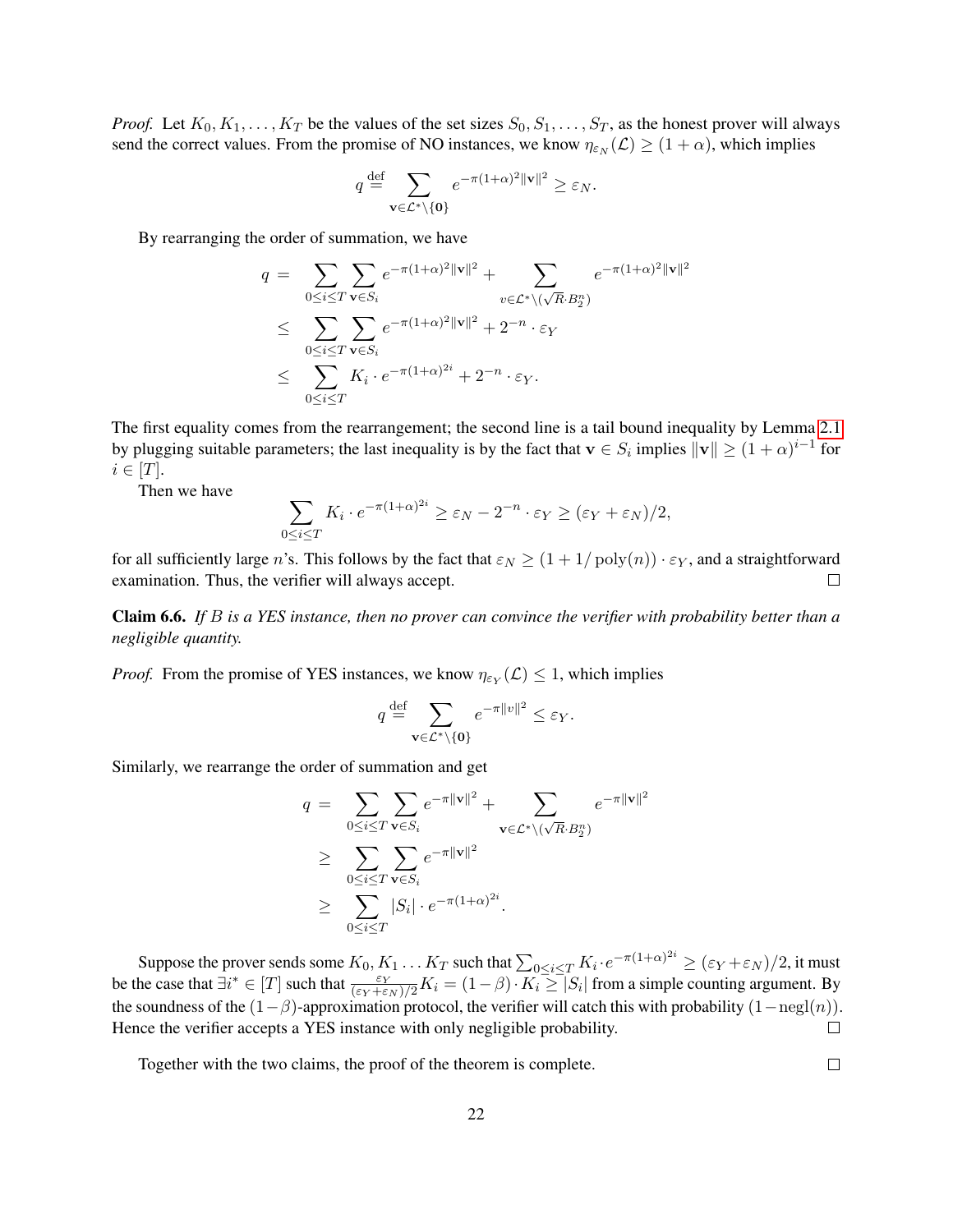# 7 Deterministic Algorithm for Smoothing Parameter

In this section we show that  $(1 + o(1))$ -GapSPP can be solved deterministically in time  $2^{O(n)}$ . In particular we are able to show the following theorem.

To show the theorem, use are going to establish the following lemma.

<span id="page-23-2"></span>**Theorem 7.1.** For any  $\varepsilon_Y, \varepsilon_N$  :  $\mathbb{N} \to [0,1]$  such that  $\varepsilon_N(n) - \varepsilon_Y(n) \geq 1/2^{-2n}$ , 1-GapSPP $_{\varepsilon_Y, \varepsilon_N} \in$  $DTIME(2^{O(n)})$ .

<span id="page-23-1"></span>Together with Corollary [2.5,](#page-7-0) we are able to obtain the following corollary.

**Corollary 7.2.** For any  $\varepsilon : \mathbb{N} \to [0,1]$  and  $\varepsilon(n) \geq 2^{-n}$ , the problem  $(1+o(1))$ -GapSPP<sub> $\varepsilon \in DTIME(2^{O(n)})$ .</sub>

We will crucially use the following lattice point enumeration algorithm. The algorithm is a slight tweak of closest vector problem algorithm of Micciancio and Voulgaris [\[MV10\]](#page-25-13), which was first used in [\[DPV11\]](#page-24-13) to solve the shortest vector problem in general norms.

Proposition 7.3 ([\[MV10,](#page-25-13) [DPV11\]](#page-24-13), Algorithm Ball-Enum). *There is an algorithm Ball-Enum that given a radius*  $r > 0$ , a basis B of an n-dimensional lattice L, and  $t \in \mathbb{R}^n$ , lazily enumerates the set  $\mathcal{L} \cap (rB_2^n + t)$ in deterministic time  $2^{O(n)} \cdot (|L \cap (t + r B_2^n)| + 1)$  using at most  $2^{O(n)}$  space.

Now we are ready to prove Theorem [7.1](#page-23-2) using the above theorem.

*Proof.* Let B be an n-dimensional basis of a lattice L satisfying either  $\eta_{\varepsilon_Y} \leq 1$  or  $\eta_{\varepsilon_N} \geq 1$ , where  $\varepsilon_Y, \varepsilon_N$ are parameters that the conditions in the theorem hold. Now we are going to describe an algorithm  $A$  on input  $B$  that distinguishes the two cases.

A runs the enumeration algorithm with the parameters  $t = 0$ ,  $r = \sqrt{n}$  to enumerate all points in A runs the enumeration algorithm with the parameters  $v = 0$ ,  $v = \sqrt{n}$  to enumerate an points in  $\mathcal{L}^* \cap \sqrt{n} \cdot B_2^n$ . If A has already found  $e^{\pi \cdot n} \cdot \varepsilon_N$  points from the enumeration algorithm, A terminates and rejects immediately. This is because

$$
\sum_{\mathbf{v}\in\mathcal{L}^*\backslash\{0\}}e^{-\pi\|\mathbf{v}\|^2}\geq \sum_{\mathbf{v}\in(\mathcal{L}^*\backslash\{0\})\cap\sqrt{n}\cdot B_2^n}e^{-\pi\|\mathbf{v}\|^2}\geq (e^{\pi n}\cdot\varepsilon_N)\cdot e^{-\pi n}=\varepsilon_N,
$$

which already implies the case of no instances.

Otherwise A computes  $u = \sum_{\mathbf{v} \in (\mathcal{L}^*\setminus\{0\}) \cap \sqrt{n} \cdot B_2^n} e^{-\pi ||\mathbf{v}||^2}$ . A accepts if  $u \leq (\varepsilon_Y + \varepsilon_N)/2$ , and otherwise rejects. The analysis of its completeness and soundness is very similar to that of Theorem [6.1,](#page-20-1) so we do not restate it here. It is not hard to see that this can be done in time  $2^{O(n)} \cdot e^{\pi n} \cdot \varepsilon_N = 2^{O(n)}$ .

# Acknowledgments

We thank Oded Regev for helpful discussions. We also thank the anonymous reviewers for helpful suggestions.

### References

<span id="page-23-0"></span>[Ajt96] M. Ajtai. Generating hard instances of lattice problems. *Quaderni di Matematica*, 13:1–32, 2004. Preliminary version in STOC 1996.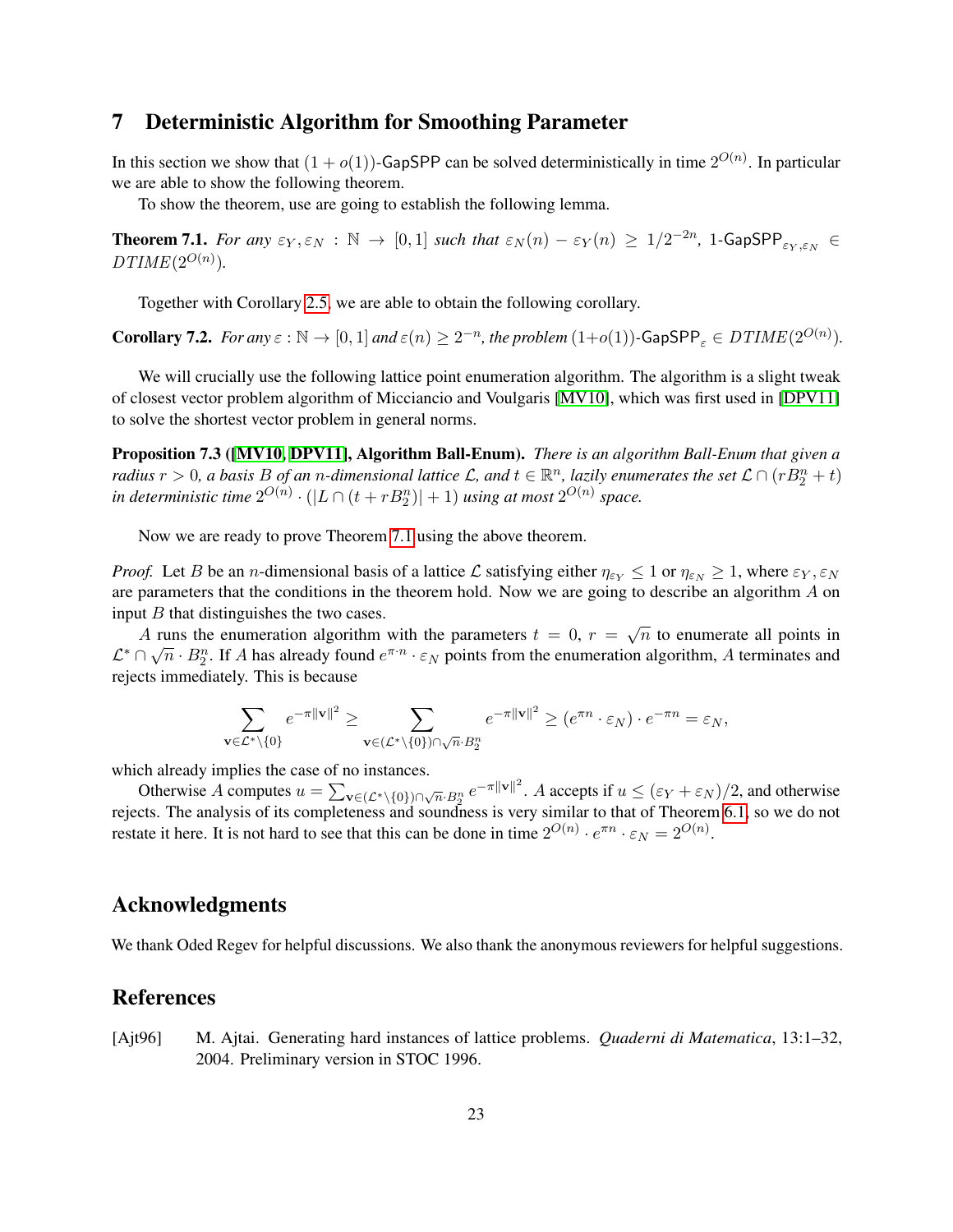- <span id="page-24-3"></span>[AR04] D. Aharonov and O. Regev. Lattice problems in NP ∩ coNP. *J. ACM*, 52(5):749–765, 2005. Preliminary version in FOCS 2004.
- <span id="page-24-14"></span>[Bal97] K. M. Ball. An elementary introduction to modern convex geometry. *In S. Levy (Ed.), Flavors of Geometry, Number 31 in MSRI Publications*, pages 1–58, 1997.
- <span id="page-24-5"></span>[Ban93] W. Banaszczyk. New bounds in some transference theorems in the geometry of numbers. *Mathematische Annalen*, 296(4):625–635, 1993.
- <span id="page-24-6"></span>[Ban95] W. Banaszczyk. Inequalites for convex bodies and polar reciprocal lattices in  $R<sup>n</sup>$ . Discrete & *Computational Geometry*, 13:217–231, 1995.
- <span id="page-24-7"></span>[Ban96] W. Banaszczyk. Inequalities for convex bodies and polar reciprocal lattices in  $R<sup>n</sup>$  II: Application of k-convexity. *Discrete and Computational Geometry*, 16:305–311, 1996. ISSN 0179-5376.
- <span id="page-24-9"></span>[BHZ87] R. B. Boppana, J. Håstad, and S. Zachos. Does co-NP have short interactive proofs? *Inf. Process. Lett.*, 25(2):127–132, 1987.
- <span id="page-24-16"></span>[BOG03] M. Ben-Or and D. Gutfreund. Trading help for interaction in statistical zero-knowledge proofs. *J. Cryptology*, 16(2):95–116, 2003.
- <span id="page-24-12"></span>[BV11] Z. Brakerski and V. Vaikuntanathan. Efficient fully homomorphic encryption from (standard) LWE. In *FOCS*, pages 97–106. 2011.
- <span id="page-24-17"></span>[CCKV08] A. Chailloux, D. F. Ciocan, I. Kerenidis, and S. P. Vadhan. Interactive and noninteractive zero knowledge are equivalent in the help model. In *TCC*, pages 501–534. 2008.
- <span id="page-24-1"></span>[CH11] H. Cohn and N. Heninger. Ideal forms of Coppersmith's theorem and Guruswami-Sudan list decoding. In *ICS*, pages 298–308. 2011.
- <span id="page-24-11"></span>[CHKP10] D. Cash, D. Hofheinz, E. Kiltz, and C. Peikert. Bonsai trees, or how to delegate a lattice basis. In *EUROCRYPT*, pages 523–552. 2010.
- <span id="page-24-0"></span>[Cop97] D. Coppersmith. Small solutions to polynomial equations, and low exponent RSA vulnerabilities. *J. Cryptology*, 10(4):233–260, 1997.
- <span id="page-24-15"></span>[DKS99] I. Damgård, J. Kilian, and L. Salvail. On the (im)possibility of basing oblivious transfer and bit commitment on weakened security assumptions. In *EUROCRYPT*, pages 56–73. 1999.
- <span id="page-24-13"></span>[DPV11] D. Dadush, C. Peikert, and S. Vempala. Enumerative lattice algorithms in any norm via Mellipsoid coverings. In *FOCS*, pages 580–589. 2011.
- <span id="page-24-2"></span>[Gen09] C. Gentry. Fully homomorphic encryption using ideal lattices. In *STOC*, pages 169–178. 2009.
- <span id="page-24-4"></span>[Gen10] C. Gentry. Toward basing fully homomorphic encryption on worst-case hardness. In *CRYPTO*, pages 116–137. 2010.
- <span id="page-24-8"></span>[GG98] O. Goldreich and S. Goldwasser. On the limits of nonapproximability of lattice problems. *J. Comput. Syst. Sci.*, 60(3):540–563, 2000. Preliminary version in STOC 1998.
- <span id="page-24-10"></span>[GMR04] V. Guruswami, D. Micciancio, and O. Regev. The complexity of the covering radius problem. *Computational Complexity*, 14(2):90–121, 2005. Preliminary version in CCC 2004.